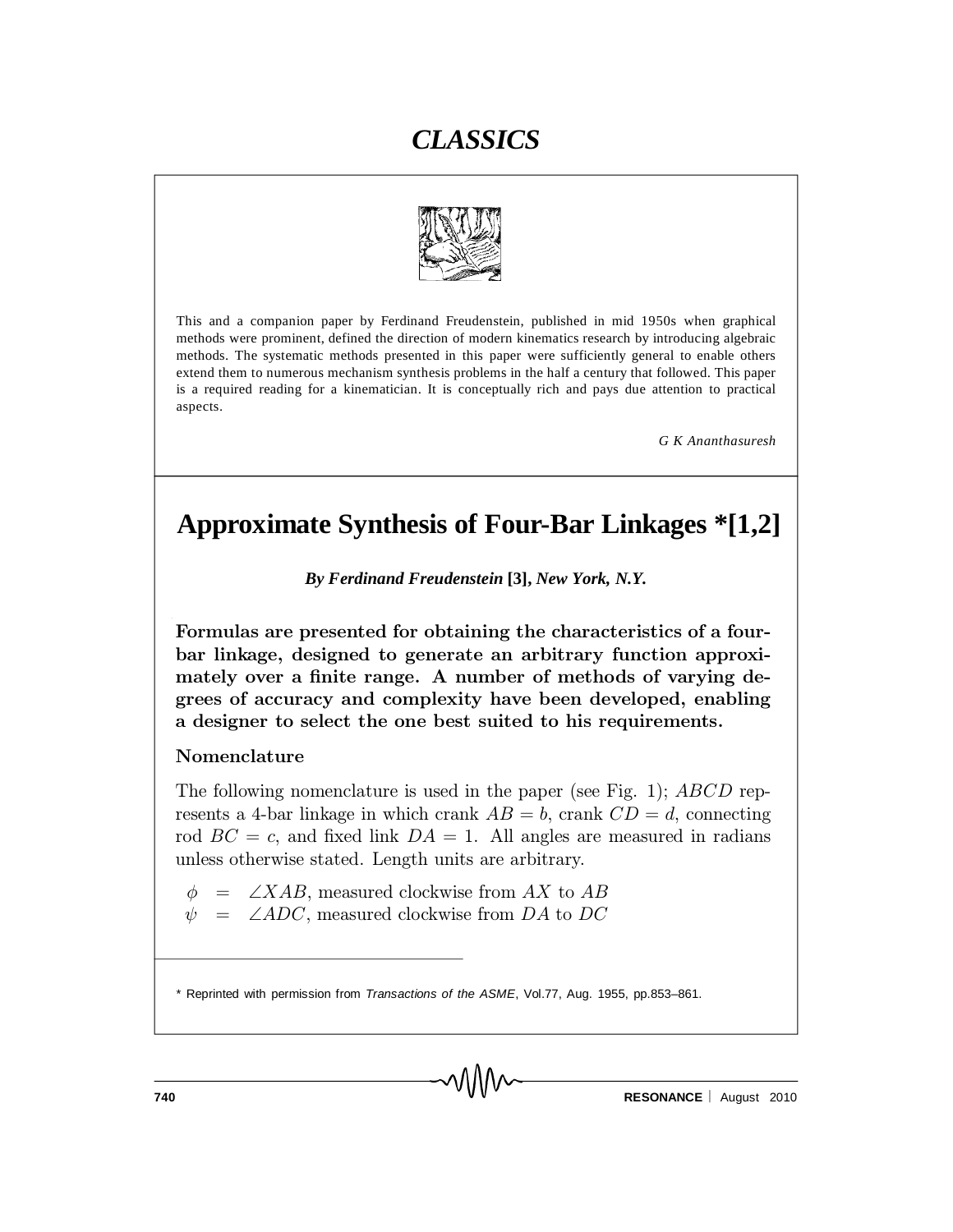

### Introduction

In the design of computing mechanisms it is often desired to generate arbitrary functions, in which the variables are represented by an analogous quantity such as a shaft rotation. Gear and cam mechanisms have been employed for this purpose. In recent times, consideration has been given to the use of bar linkages for function generation, in particular in connection with the development of fire-control devices.

Linkages are inherently light, inexpensive, adaptable to high speeds, and have little friction. The class of functions suitable for linkage representation is large. Mechanisms involving a finite number of links possess an inherent error and it is the task of the designer to reduce this error to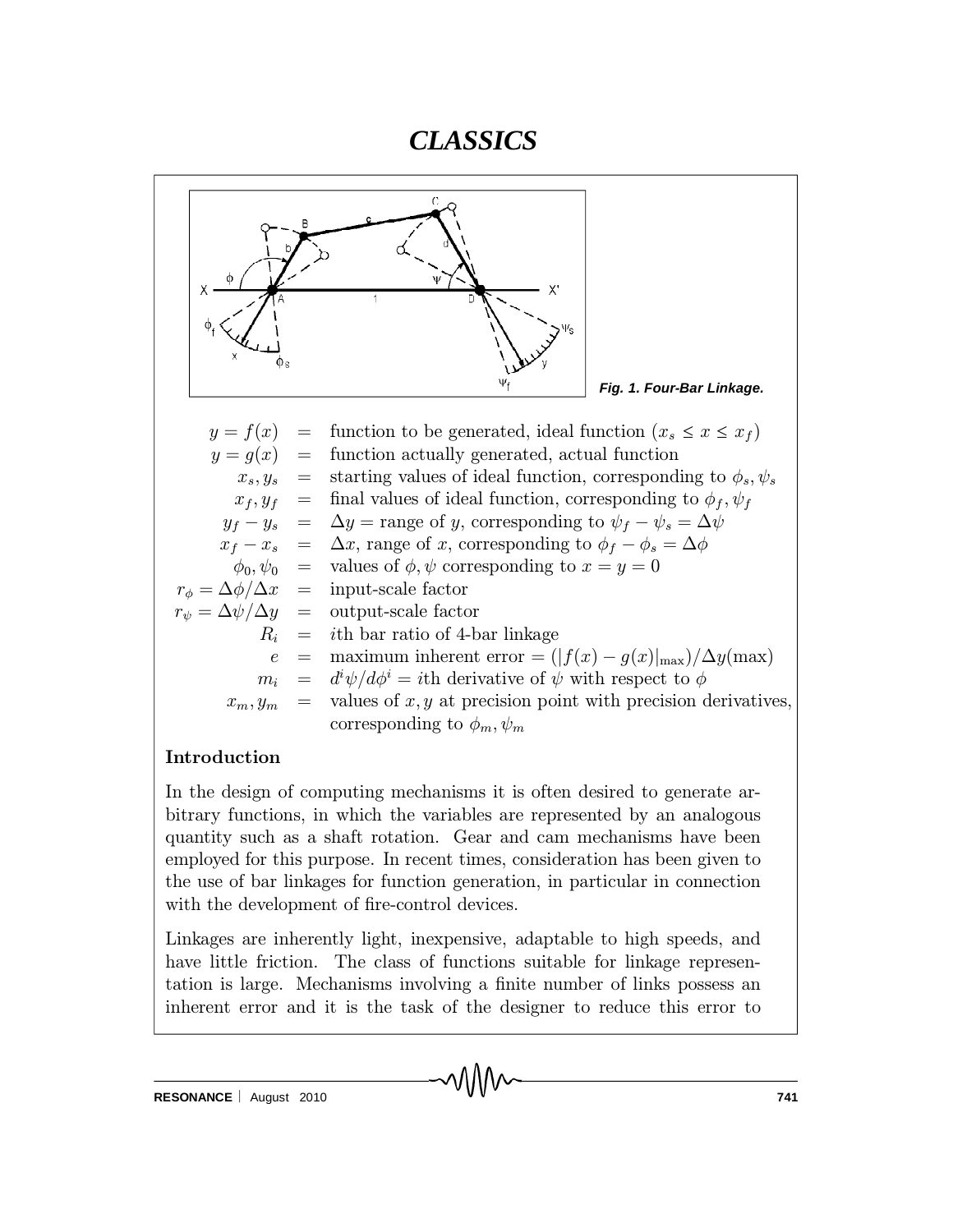a sufficiently low value. A successful design procedure must combine the predominantly analytical considerations of linkage synthesis with practical considerations involving mechanical advantages, ranges, dead-center positions, friction, and backlash.

The large number of variables occurring in the synthesis of even a single 4-bar linkage and the complexity of their interaction, render an analytical treatment difficult. The development of that portion of the field of linkage synthesis pertaining to function generation therefore has been primarily graphical [4,5,6]. This paper will present analytical methods. Some of these can be combined with the powerful techniques developed by Svoboda [4], and it is hoped that the material presented will lead toward the simplification and systematization of the synthesis process.

### Variables Involved in Mechanization of an Arbitrary Function

Let it be required to generate the function  $y = f(x)$  in the interval  $x_s \leq x \leq x_f$ ,  $y_s \le y \le y_f$ . In the case of a single 4-bar linkage seven variables determine the generated function; three independent bar ratios,  $R_1, R_2, R_3$ , which define the proportions of the linkage; two scale factors,  $r_{\phi}$ ,  $r_{\psi}$ ; and two zero values  $\phi_0, \psi_0$ .

The relation which the linkage is designed to generate is

$$
y = \frac{\psi - \psi_0}{r_{\psi}} = f(x) = f\left(\frac{\phi - \phi_0}{r_{\phi}}\right). \tag{1}
$$

If the values of some variables are determined prior to the synthesis, the remaining ones should then be so chosen as to effect the best approximation to the ideal function 1.

### Choice of Arbitrary Variables

Intelligent choice of arbitrary variables is required to obtain linkages having reasonable proportions and ranges. As a rough rule, the ratio of the crank lengths is inversely proportional to the ratio of the ranges. In general, ranges up to about 120 deg are feasible. These determine the scale factors, which in turn determine the mechanical advantage of the ideal linkage. Harmonic transformer-type linkages are characterized by a linear relationship between  $\cos \phi$  and  $\cos \psi$ . The existence of such a relationship can be determined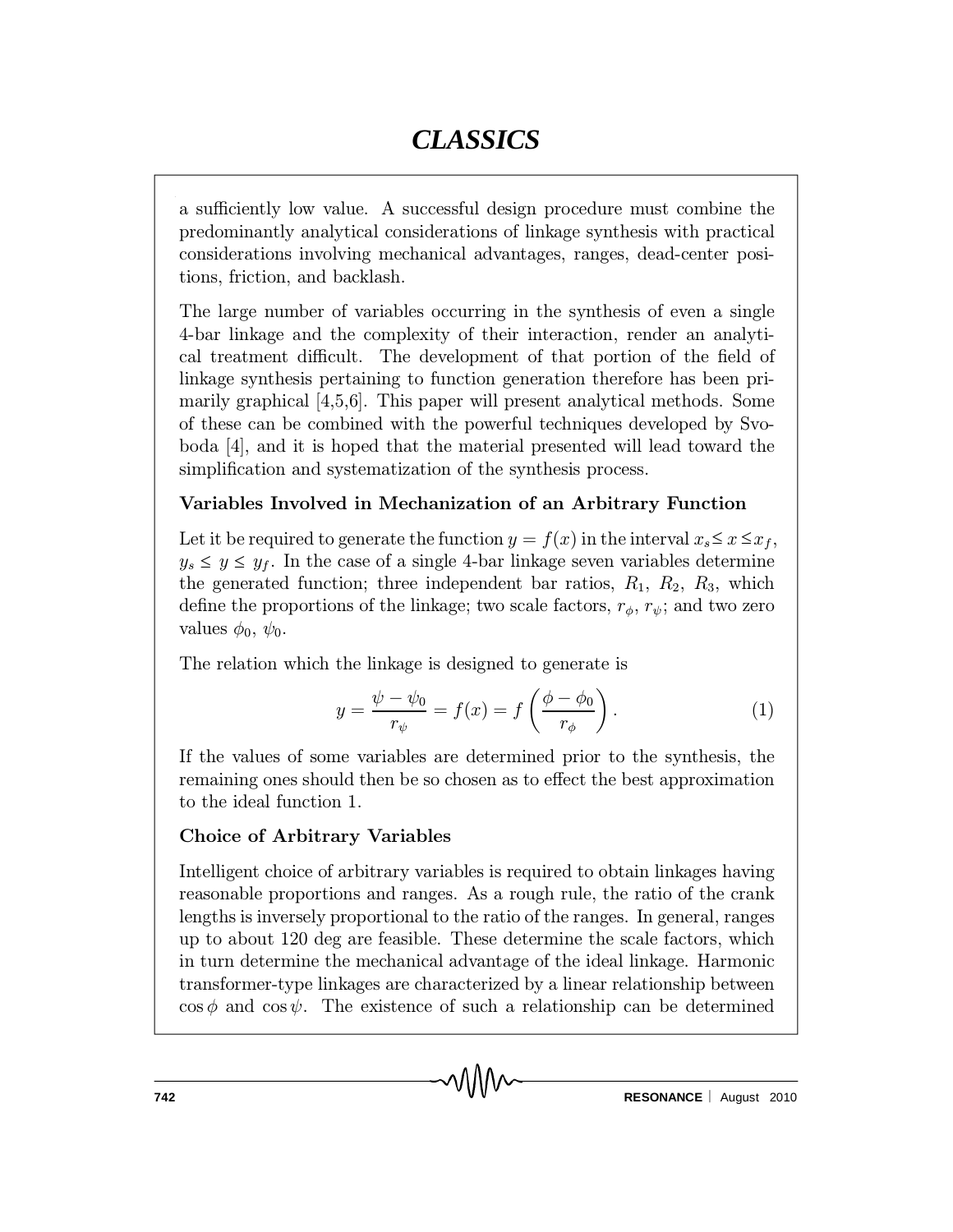graphically. It will be clear from Equation (2) that such relations are not obeyed by 4-bar linkages and should be avoided.

### Basic Considerations

In synthesis investigations, a means of understanding linkage behaviour may be expected to be furnished by the shortest relation between  $\phi$  and  $\psi$  involving the minimum number of side ratios. Using the vector equation  $BC^2 = (AB + CD + DA) \cdot (AB + CD + DA)$  and noting that the angle between AB and CD is  $(\phi - \psi)$ , one obtains for  $a = 1$ 

$$
R_1 \cos \phi - R_2 \cos \psi + R_3 = \cos(\phi - \psi)
$$
 (2)

where

$$
R_1 = 1/d \tag{3}
$$

$$
R_2 = 1/b \tag{4}
$$

$$
R_3 = (1 + b^2 - c^2 + d^2)/(2bd)
$$
 (5)

 $R_1, R_2$  and  $R_3$  are three independent bar ratios. Relation (2) is believed to have the desired simplicity.

Two types of approximations will be developed from Equation (2). In the first, the ideal function and the actual function are made to coincide at several points, termed precision points. Between precision points, the actual function will differ from the ideal function by an amount depending upon the distance between precision points and upon the nature of the ideal function. The "3-point approximation" is a rapidly found approximation with three precision points. For greater accuracy, more elaborate 4 and 5-point approximations have been developed.

In the second type of approximation, the ideal and actual functions coincide at only one precision point, at which, however, a number of derivatives of the actual function also will coincide with those of the ideal function.

### Method of Determining Desired Approximations

The ideal values of  $x, y$ , and their derivatives at the precision points are substituted into Equation  $(2)$  or into its differentiated form Equation  $(4.1)$ , Table 4. Several simultaneous equations in the unknowns  $R_{1,2,3}$ ,  $\phi_s$ , and  $\psi_s$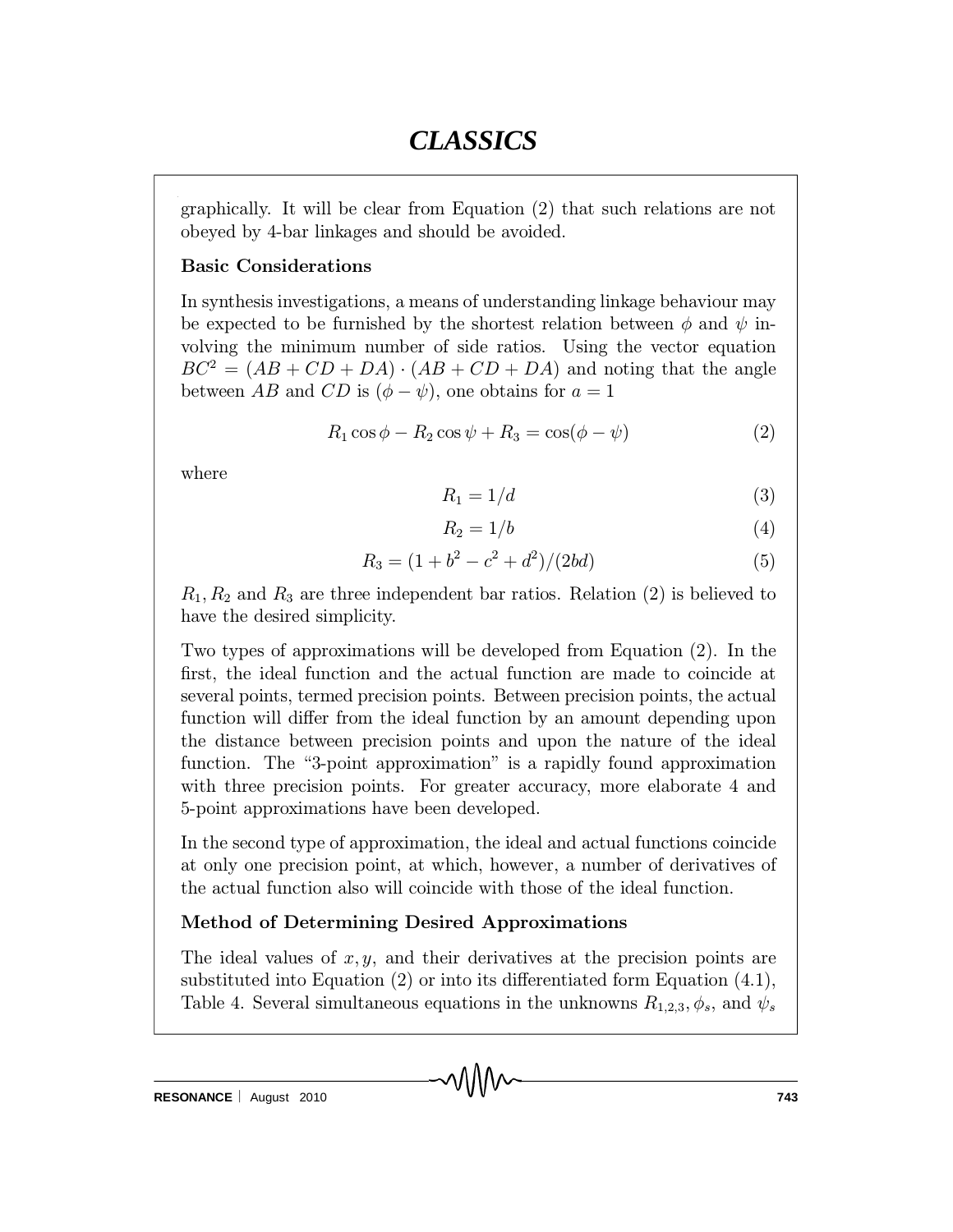are thus obtained. Since the independent bar ratios occur only once each in Relation  $(2)$ , the linkage defined by the simultaneous equations will assume the ideal values employed in the substitutions.

### The 3-Point Approximation (Table 1)

Let it be required to design a linkage generating  $y = f(x)$  with three precision points corresponding to the pairs of angles  $(\phi_i, \psi_i)$   $i = 1, 2, 3$ . On substituting the values of these angles in Relation (2), three linear simultaneous equations are obtained in the unknowns  $R_{1,2,3}$ . The solutions are shown in Table 1. The lengths of sides  $b, c, d$  are determined from the R's

#### *Table 1. Three-Point Approximation.*

Linkage to pass through  $(\phi_1, \psi_1), (\phi_2, \psi_2)$ , and  $(\phi_3, \psi_3)$ 

$$
R_1 \cos \phi_i - R_2 \cos \psi_i + R_3 = \cos (\phi_i - \psi_i), \quad i = 1, 2, 3. \tag{1.1}
$$

Let

$$
\cos \phi_1 - \cos \phi_2 = \omega_1 \tag{1.2}
$$

$$
\cos \phi_1 - \cos \phi_3 = \omega_2 \tag{1.3}
$$

$$
\cos\psi_1 - \cos\psi_2 = \omega_3 \tag{1.4}
$$

$$
\cos\psi_1 - \cos\psi_3 = \omega_4 \tag{1.5}
$$

$$
\cos(\phi_1 - \psi_1) - \cos(\phi_2 - \psi_2) = \omega_5 \tag{1.6}
$$

$$
\cos(\phi_1 - \psi_1) - \cos(\phi_3 - \psi_3) = \omega_6 \tag{1.7}
$$

$$
R_1 = \frac{\omega_3 \omega_6 - \omega_4 \omega_5}{\omega_2 \omega_3 - \omega_1 \omega_4} \tag{1.8}
$$

$$
R_2 = \frac{\omega_1 \omega_6 - \omega_2 \omega_5}{\omega_2 \omega_3 - \omega_1 \omega_4} \tag{1.9}
$$

$$
R_3 = \cos(\phi_i - \psi_i) + R_2 \cos \psi_i - R_1 \cos \phi_i \qquad (1.10)
$$

Error in  $\psi$  for a given value of  $\phi$ ,

$$
\approx \frac{1}{6}(\phi - \phi_1)(\phi - \phi_2)(\phi - \phi_3) \left[ \frac{r\psi}{r\phi^3} y''' - \frac{d^3\psi}{d\phi^3} \right]
$$
(1.11)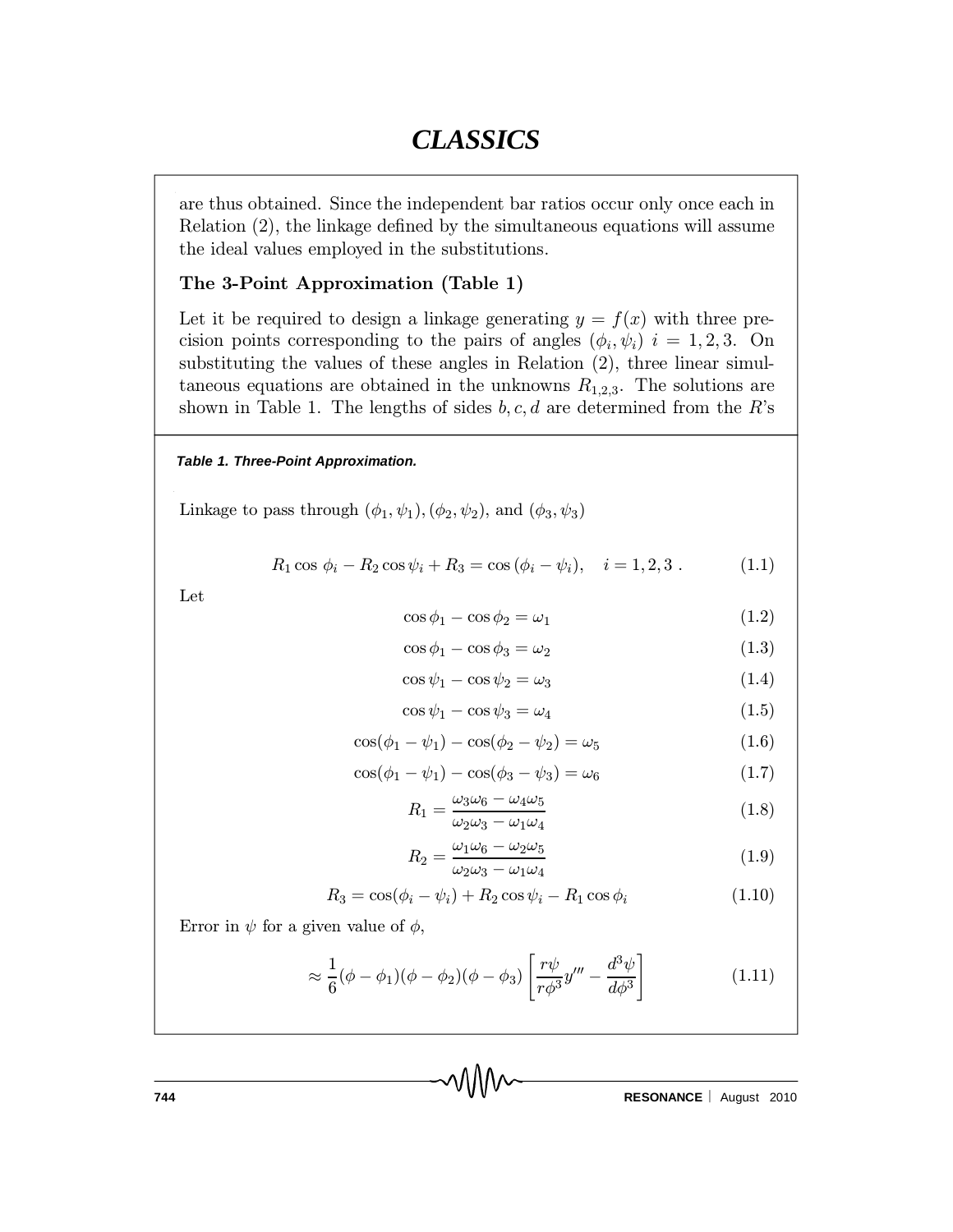



using Relations  $(3,4,5)$ . A qualitative estimate of the error can be derived from Expression (1.11), which is based on the assumption that the error in  $\psi$  can be represented by the expression  $L(\phi - \phi_1) \times (\phi - \phi_2)(\phi - \phi_3)$ , where  $L$  is so chosen that the error vanishes in four places, which fact serves to evaluate L. Similar expressions are derivable for the error in approximations having a larger number of precision points.

*Example.*  $y = f(x) = \log_{10} x, 1 \le x \le 10$ , with precision points at  $x = 1, 3, 10$ . Suppose  $\Delta \phi = 60^{\circ}$ ,  $\Delta \psi = 90^{\circ}$ ,  $\phi_s = 45^{\circ}$ ,  $\psi_s = -45^{\circ}$ . With the aid of Table 1,  $a = 1$ ,  $b = -0.7310$ ,  $c = 2.6391$ ,  $d = -1.9319$ ;  $e = 6$  per cent at  $x = 1.35$ . The linkage is shown in Fig. 2. The negative values of the cranks  $b, d$  are to be interpreted in the vector sense. The spacing of the precision points for a minimum  $e$  in an *n*-point approximation is believed to be such that the identical e is reached at least once between each pair of precision points and between end points and the nearest precision points.

### The 4-Point Approximation (Table 2)

In this case the scale factors and the initial value of  $(\phi - \psi)$  have been considered arbitrary. The quantities  $R_{1,2,3}$  and  $\phi_s$  are to be determined with the aid of Equation (2), which assumes the form Equations (2.3) (Table 2) at each of the four precision points.

Subtracting the first Equations (2.3) from the remaining to eliminate  $R_3$ and using the identity.

$$
\cos x - \cos y = -2\sin 1/2(x+y)\sin 1/2(x-y)
$$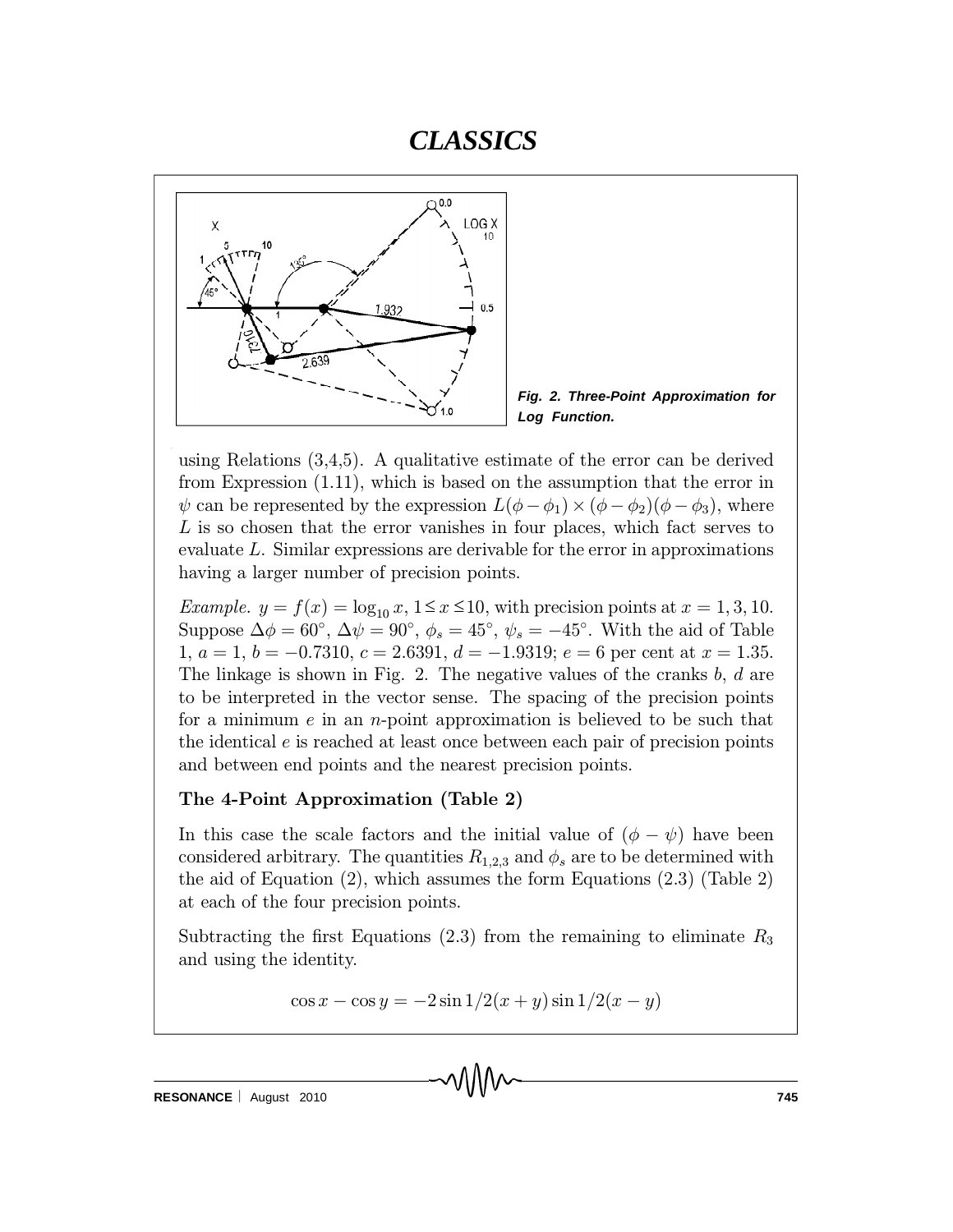#### *Table 2. Four-Point Approximation.*

 $y = f(x)$  to be generated with precision points at  $(x_i, y_i)$ ,  $i = 1, 2, 3, 4$ . Choose values for  $r_{\phi}, \phi_s - \psi_s$ 

Let

$$
p_i = r_{\phi}(x_i - x_s), \quad i = 1, 2, 3, 4 \tag{2.1}
$$

$$
q_i = r_{\psi}(y_i - y_s), \quad i = 1, 2, 3, 4 \tag{2.2}
$$

$$
R_1 \cos(\phi_s + p_i) - R_2 \cos(\psi_s + q_i) + R_3 = \cos[(\phi_s + p_i) - (\psi_s + q_i)] \tag{2.3}
$$

Let

$$
\alpha_i = \frac{1}{2}(p_1 + p_i), \quad i = 1, 2, 3, 4, \quad \text{from now on} \tag{2.4}
$$

$$
\beta_i = \frac{1}{2}(q_1 + q_i) \tag{2.5}
$$

$$
A_i = \sin(\alpha_i - p_1) \tag{2.6}
$$

$$
B_i = \sin(\beta_i - q_1) \tag{2.7}
$$

$$
C_i = \sin[(\alpha_i - p_1) - (\beta_i - q_1)]
$$
\n(2.8)

$$
\delta_i = \alpha + \alpha_i \tag{2.9}
$$

$$
\alpha = \phi_s - \psi_s \tag{2.10}
$$

$$
\lambda_i = C_i \sin(\delta_i - \beta_i) \tag{2.11}
$$

Then Equation (2.3) becomes

$$
R_1 A_i \sin(\psi_s + \delta_i) - R_2 B_i \sin(\psi_s + \beta_i) = \lambda_i \tag{2.12}
$$

where  $i=2,3,4$  and unknowns are  $R_1,R_2$  and  $\psi_s.$  Let

$$
k_1 = B_3 \lambda_2 \cos \beta_3 - B_2 \lambda_3 \cos \beta_2 \tag{2.13}
$$

$$
k_2 = B_3 \lambda_2 \cos \beta_3 - B_2 \lambda_3 \sin \beta_2 \tag{2.14}
$$

$$
l_i(4,3) = k_i(3,2) \text{ (nos. refer to subscripts)}
$$
\n(2.15)

$$
r_1 = B_3 A_2 \cos \delta_2 \cos \beta_3 - B_2 A_3 \cos \delta_3 \cos \beta_2 \tag{2.16}
$$

$$
r_2 = B_3 A_2 \sin \delta_2 \sin \beta_3 - B_2 A_3 \sin \delta_3 \sin \beta_2 \tag{2.17}
$$

$$
r_3 = B_3 A_2 \sin(\delta_2 + \beta_3) - B_2 A_3 \sin(\delta_3 + \beta_2)
$$
 (2.18)

*Table 2 continued...*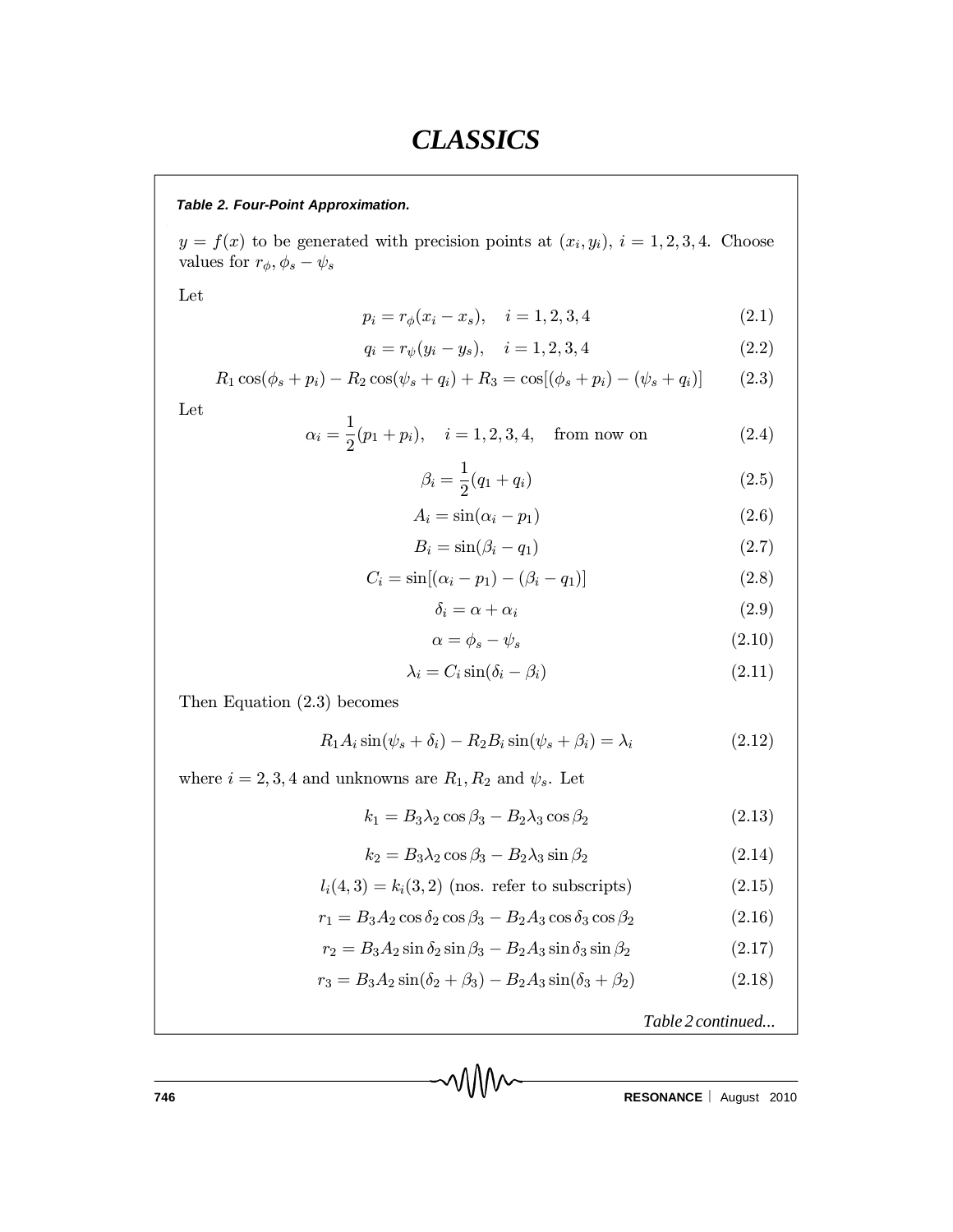$s_i(4,3) = r_i(3,2)$  (nos. refer to subscripts) (2.19)

$$
m_1 = k_1 s_1 - l_1 r_1 \tag{2.20}
$$

$$
m_2 = k_2 s_1 + k_1 s_3 - l_2 r_1 - l_1 r_3 \tag{2.21}
$$

$$
m_3 = k_1 s_2 + k_2 s_3 - l_1 r_2 - l_2 r_3 \tag{2.22}
$$

$$
m_4 = k_2 s_2 - l_2 r_2 \tag{2.23}
$$

$$
m_1 \tan^3 \psi_3 + m_2 \tan^2 \psi_s + m_3 \tan \psi_s + m_4 = 0 \tag{2.24}
$$

 $\psi_s = -\beta_3$  is a trivial (meaningless) solution of Equation (2.24) and can be used to reduce Equation (2.24) to a quadratic equation in tan  $\psi_s$ .

Equations (2.12) are obtained, in which the unknowns are  $R_{1,2}$  and  $\psi_s$ . By eliminating  $R_{1,2}$  from Equations (2.12), a cubic equation in tan  $\psi_s$  (2.24), is eventually obtained. Owing to the nature of the elimination process,  $\psi_s = -\beta_3$  is a meaningless solution, which can be used to reduce Equation  $(2.24)$  to a quadratic form. Knowing  $\phi_s$  and  $\psi_s$ , the R's are found as in the 3-point approximation.

*Example.*  $y = \log_{10} x$ , as in the preceding example and  $x = 1, 4, 7, 10$  are precision points. Suppose  $\alpha = 60^{\circ}$ ,  $r_{\phi} = 7.5^{\circ}/x$ ,  $r_{\psi} = 75^{\circ}/y$ . Then  $a = 1$ ,  $b = -1.599, c = 2.841, d = 2.442, \phi_0 = -11^\circ 13', \psi_0 = -63^\circ 43'. e = 3.6$  per cent at  $x = 2$ . The linkage is shown in Fig. 3.



*Fig. 3. Four-Point Approximation for Log Function.*

**RESONANCE** | August 2010 **747 747**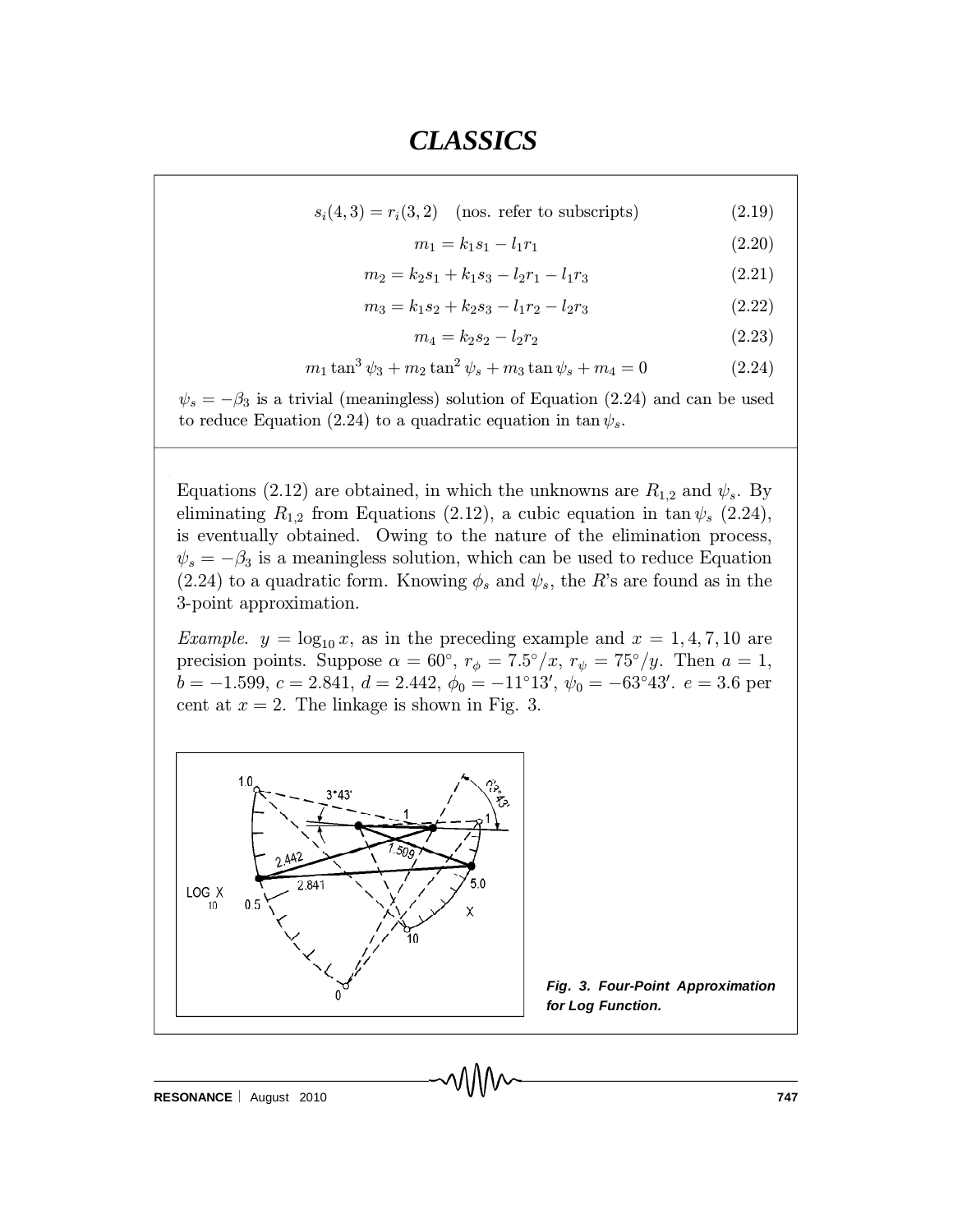### The 5-Point Approximation (Table 3)

The arbitrary variables in this approximation are the scale factors. Up to Equation (2.8), the procedure is the same as in the 4-point approximation. Eliminating  $R_2$  between the first and second and also between the third and fourth of Equations  $(3.1)$  and  $R_1$  from the resulting two expressions, one obtains eventually an equation relating  $\tan \phi_s$  and  $\tan \psi_s$ , Equation (3.31). Similarly, eliminating first  $R_1$  and then  $R_2$ , another relation between  $\tan \phi_s$  and  $\tan \psi_s$  is derivable, Equation (3.32). These are higher-order simultaneous equations and can be solved graphically. Knowing  $\phi_s$  and  $\psi_s$ , the solution can be completed as in a 3-point approximation. It is advisable to use at least 7-figure accuracy in such an evaluation.

#### *Table 3. Five-Point Approximation.*

 $y = f(x)$  to be generated with precision points at  $(x_i, y_i)$ ,  $i = 1, 2, 3, 4$ . Choose values for  $r_{\phi}$  and  $r_{\psi}$ .

Equations (2.1) through (2.8) of Table 2 remain unchanged, but the maximum value of *i* is now 5.

$$
R_1 A_i \sin(\phi_s + \alpha_i) - R_2 B_i \sin(\psi_s + \beta_i) = C_i \sin[(\phi_s + \alpha_i) - (\psi_s + \beta_i)] \tag{3.1}
$$

where  $i = 2, 3, 4, 5$  from now on. Let

$$
P_1 = C_2 B_3 \cos \beta_3 \cos(\alpha_2 - \beta_2) - C_3 B_2 \cos \beta_2 \cos(\alpha_3 - \beta_3)
$$
 (3.2)

$$
P_2 = C_2 B_3 \cos \beta_3 \sin(\alpha_2 - \beta_2) - C_3 B_2 \cos \beta_2 \sin(\alpha_3 - \beta_3)
$$
 (3.3)

$$
P_3 = C_2 B_3 \sin \beta_3 \cos(\alpha_2 - \beta_2) - C_3 B_2 \sin \beta_2 \cos(\alpha_3 - \beta_3)
$$
 (3.4)

$$
P_4 = C_2 B_3 \sin \beta_3 \sin(\alpha_2 - \beta_2) - C_3 B_2 \sin \beta_2 \sin(\alpha_3 - \beta_3)
$$
 (3.5)

$$
Q_i(5,4) = P_i(3,2) \quad \text{(nos. refer to subscripts)} \tag{3.6}
$$

$$
S_1 = A_2 B_3 \cos \alpha_2 \cos \beta_3 - A_3 B_2 \cos \alpha_3 \cos \beta_2 \tag{3.7}
$$

$$
S_2 = A_2 B_3 \cos \alpha_2 \sin \beta_3 - A_3 B_2 \cos \alpha_3 \sin \beta_2 \tag{3.8}
$$

$$
S_3 = A_2 B_3 \sin \alpha_2 \cos \beta_3 - A_3 B_2 \sin \alpha_3 \cos \beta_2 \tag{3.9}
$$

*Table 3. continued...*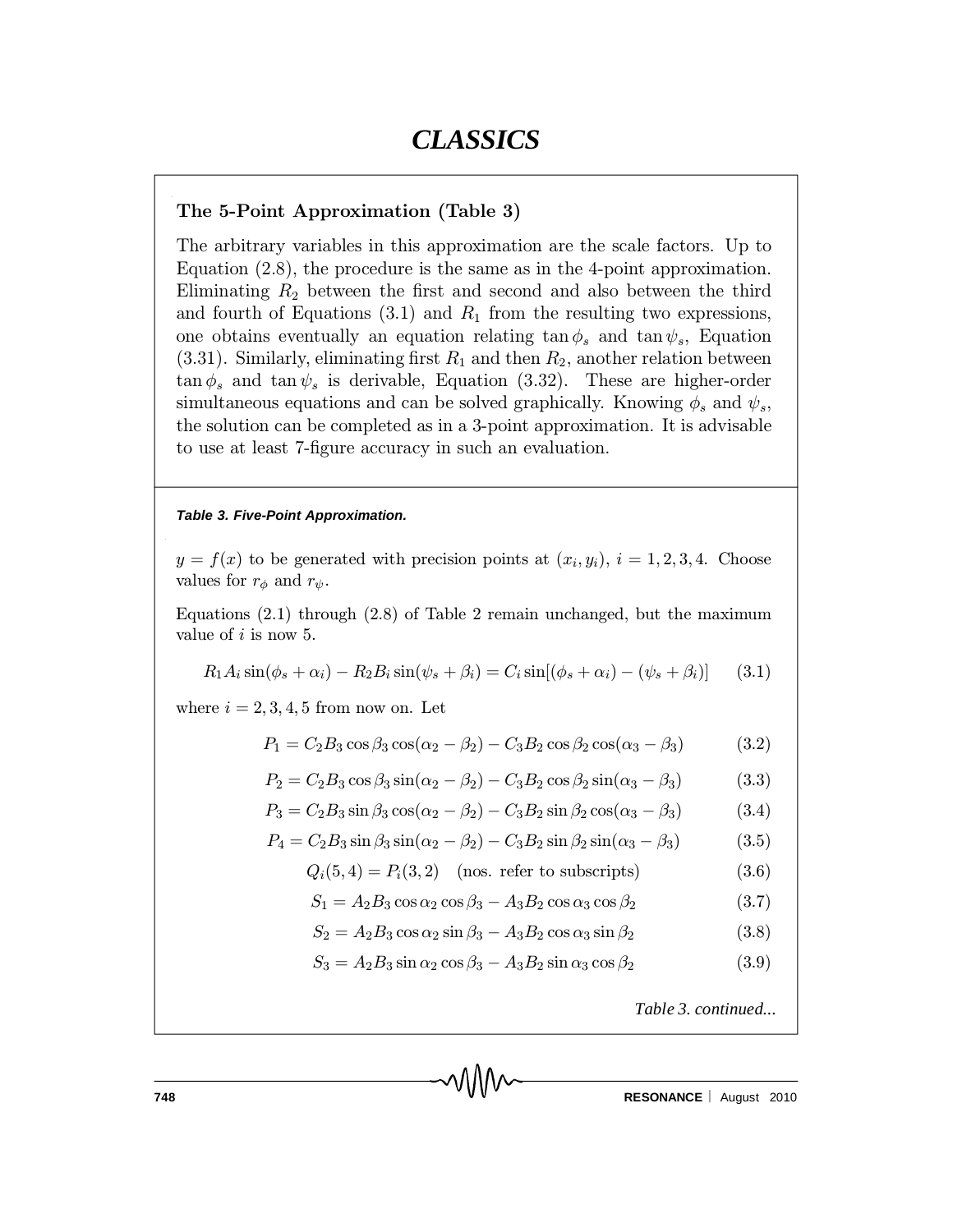$\hat{\mathcal{L}}$ 

 $\bar{z}$ 

$$
S_4 = A_2 B_3 \sin \alpha_2 \sin \beta_3 - A_3 B_3 \sin \alpha_3 \sin \beta_2 \tag{3.10}
$$

$$
T_i(5,4) = S_i(3,2) \quad \text{(nos. refer to subscripts)} \tag{3.11}
$$

$$
P'_{i}(C, B, A, \beta, \alpha) = P_{i}(C, A, B, \alpha, \beta)
$$
\n(3.12)

$$
Q'_{i}(C, B, A, \beta, \alpha) = Q_{i}(C, A, B, \alpha, \beta)
$$
\n(3.13)

$$
\epsilon_1 = P_2 T_1 - Q_2 S_1 \tag{3.14}
$$

$$
\epsilon_2 = P_2 T_2 + P_1 T_1 + P_4 T_1 - Q_2 S_2 - Q_1 S_1 - Q_4 S_1 \tag{3.15}
$$

$$
\epsilon_3 = P_1 T_2 + P_4 T_2 + P_3 T_1 - Q_1 S_2 - Q_4 S_2 - Q_3 S_1 \tag{3.16}
$$

$$
\epsilon_4 = P_3 T_2 - Q_3 S_2 \tag{3.17}
$$

$$
\eta_1 = P_2 T_3 - P_1 T_1 - Q_2 S_3 + Q_1 S_1 \tag{3.18}
$$

$$
\eta_2 = P_2T_4 + P_1T_3 + P_4T_3 + P_2T_1 - P_3T_1 - P_1T_2 - Q_2S_4 - Q_1S_3 - Q_4S_3 - Q_2S_1 + Q_3S_1 + Q_1S_2
$$
\n(3.19)

$$
\eta_3 = P_1 T_4 + P_4 T_4 + P_3 T_3 + P_4 T_1 + P_2 T_2 - P_3 T_2 - Q_1 S_4 - Q_4 S_4 - Q_3 S_3 - Q_4 S_1 - Q_2 S_2 + Q_3 S_2
$$
\n(3.20)

$$
\eta_4 = P_3 T_4 + P_4 T_2 - Q_3 S_4 - Q_4 S_2 \tag{3.21}
$$

$$
\omega_1 = -P_1 T_3 + Q_1 S_3 \tag{3.22}
$$

$$
\omega_2 = P_2 T_3 - P_3 T_3 - P_1 T_4 - Q_2 S_3 + Q_3 S_3 + Q_1 S_4 \tag{3.23}
$$

$$
\omega_3 = P_4 T_3 + P_2 T_4 - P_3 T_4 - Q_4 S_3 - Q_2 S_4 + Q_3 S_4 \tag{3.24}
$$

$$
\omega_4 = P_4 T_4 - Q_4 S_4 \tag{3.25}
$$

 $\epsilon'_i$ ,  $\eta'_i$ ,  $\omega'_i$  = same as  $\epsilon_i$ ,  $\eta_i$ ,  $\omega_i$  except that  $T_2$  and  $T_3$ , and  $S_2$  and  $S_3$  are interchanged; i.e.,

$$
\epsilon'_i(S_3, T_3, S_2, T_2) = \epsilon_i(S_2, T_2, S_3, T_3) \tag{3.26}
$$

$$
F_1 = \epsilon_1 \tan^2 \psi_s + \epsilon_2 \tan^2 \psi_s + \epsilon_3 \tan \psi_s + \epsilon_4 \tag{3.27}
$$

$$
F_2 = \eta_1 \tan^3 \psi_s + \eta_2 \tan^2 \psi_s + \eta_3 \tan \psi_s + \eta_4 \tag{3.28}
$$

$$
F_3 = \omega_1 \tan^3 \psi_s + \omega_2 \tan^2 \psi_s + \omega_3 \tan \psi_s + \omega_4 \tag{3.29}
$$

$$
F'_{i}(\epsilon', \eta', \omega', \phi_s) = F_1(\epsilon, \eta, \omega, \psi_s)
$$
\n(3.30)

*Table 3. continued...*

**RESONANCE** | August 2010 **749**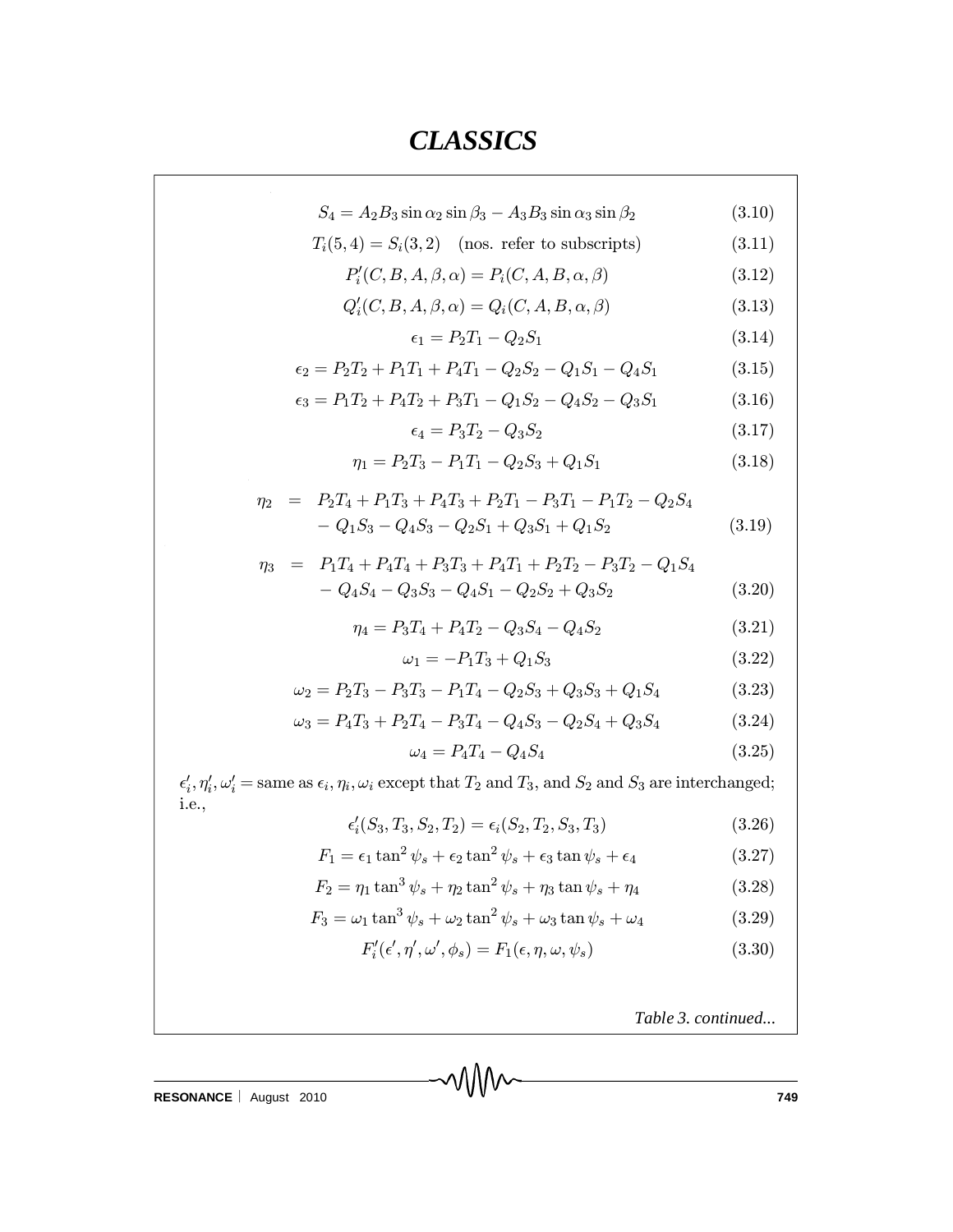$$
\tan \phi_s = \frac{1}{2F_1} \left[ -F_2 \pm \sqrt{F_2^2 - 4F_1 F_3} \right] \tag{3.31}
$$

$$
\tan \psi_s = \frac{1}{2F_1'} \left[ -F_2' \pm \sqrt{F_2'^2 - 4F_1'F_3'} \right] \tag{3.32}
$$

Solve Equations (3.31) and (3.22) simultaneously for  $\phi_s$ ,  $\psi_s$ . Avoid the following trivial (meaningless) solutions

(a) 
$$
\phi_s = -\frac{1}{2}(p_4 + p_5); \quad \psi_s = -\frac{1}{2}(q_4 + q_5)
$$
 (3.33)

(b) 
$$
\tan \phi_s = \left(\frac{T_3 S_1 - T_1 S_3}{T_1 S_2 - T_2 S_1}\right) \tan \psi_s + \left(\frac{T_4 S_1 - T_1 S_4}{T_1 S_2 - T_2 S_1}\right)
$$
 (3.34)

$$
\omega_1 = (T_1S_4 + T_2S_3 - T_3S_2 - T_4S_1)/(T_1S_3 - T_3S_1)
$$
\n(3.35)

$$
\omega_2 = (T_2 S_4 - T_4 S_2) / (T_1 S_3 - T_3 S_1) \tag{3.36}
$$

$$
\tan \psi_s = -\frac{1}{2}\omega_1 \pm \frac{1}{2}\sqrt{\omega_1^2 - 4\omega_2}
$$
 (3.37)

*Example.*  $y = \log_{10} x$ , as before and precision points are to be at  $x = 1$ , 1.431, 2.307, 4.190, 8.577. Suppose  $r_{\phi} = 6\frac{2}{3}$ 3  $\degree/x$  and  $r_{\psi} = 90^{\circ}/y$ . Then  $a = 1, b = -1.216, c = 2.800, d = -3.186, \psi_0 = -85^{\circ}56', \phi_0 = 192^{\circ}41'.$  $e = 0.37$  per cent at  $x = 10$ . The error probably could be reduced by an additional factor of 2 by optimum spacing of the precision points. The methods described by Svoboda [4] in the chapter on final adjustment of linkage constants, can be applied in further refinements of this linkage, which is shown in Fig. 4.



*Fig. 4. Five-Point Approximation for Log Function.*

**750 RESONANCE** | August 2010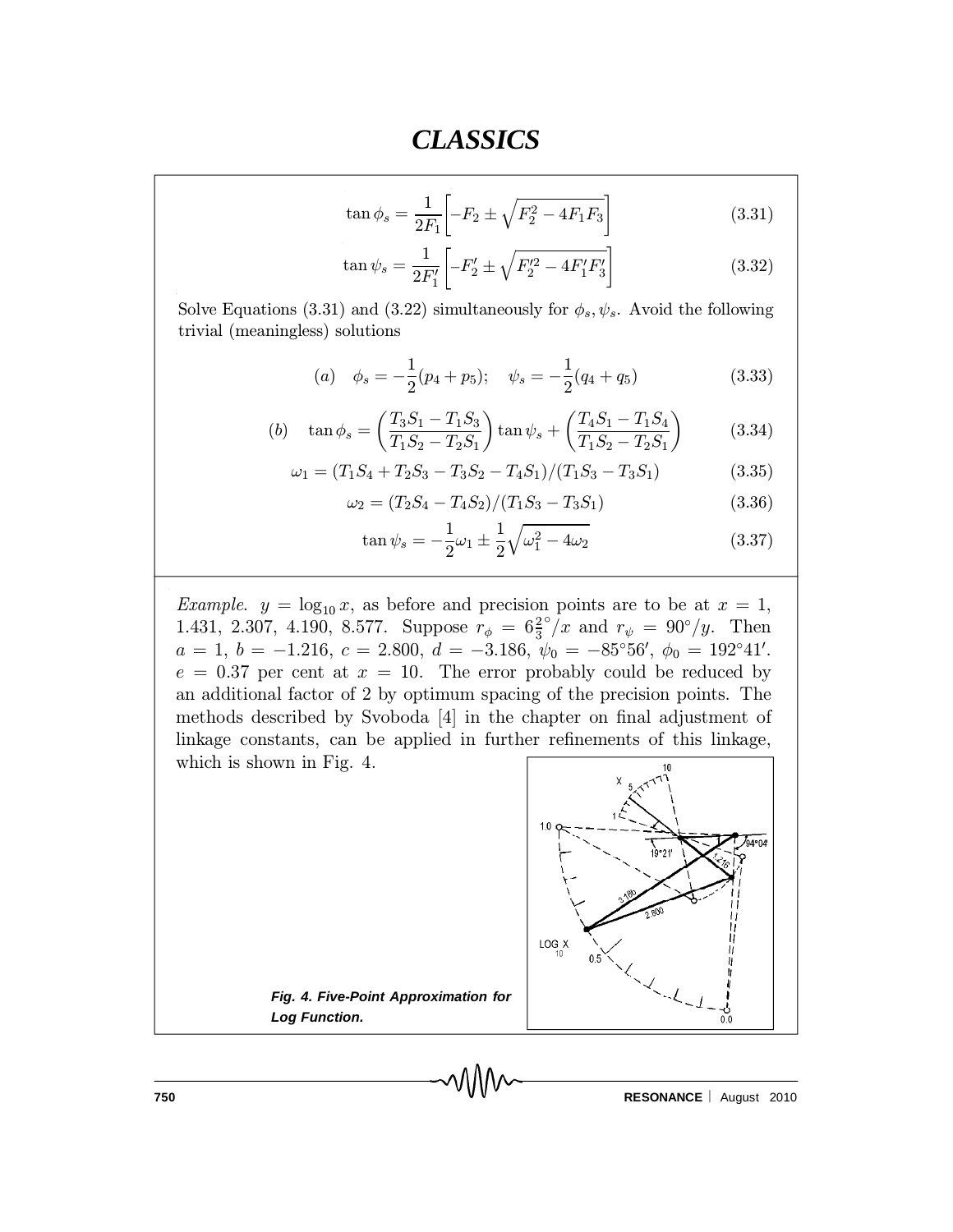### Nth Order Approximations (Table 4)

In an nth order approximation, the ideal function is approximated by a Taylor power series up to and not including the nth derivative. The error is therefore roughly proportional to the nth derivative. The values of the derivatives are found upon differentiation of Equation  $(2)$ , as per Table 4. Substitution of the ideal values of these derivatives into the basic Equations (4.1), Table 4, yields the conditions which determine the linkage.

*Table 4. General Equations for an Nth-Order Approximation.*

$$
\frac{\sin \phi_m}{\cos \phi_m} \left\{ R_1 + (a_{i1} \sin \psi_m + a_{i2} \cos \psi_m) R_2 = a_{i3} \sin(\phi_m - \psi_m) + a_{i4} \cos(\phi_m - \psi_m) \right. \tag{4.1}
$$

Use  $\sin \phi_m$  for odd *i*;  $\cos \phi_m$  for even *i*;  $i = 1, 2, 3, 4, 5, 6$ 

$$
R_1 \cos \phi_m - R_2 \cos \psi_m + R_3 = \cos(\phi_m - \psi_m) \tag{4.2}
$$

Coefficients  $a_{ij}$  in Equation (4.1)

 $a_{ij}$   $i = 1$   $i = 2$   $i = 3$   $i = 4$  $a_{i1}$  –  $m_1$  –  $m_2$   $m_3 - m_1^3$   $m_4 - 6m_1^2m_2$  $\begin{array}{ccc} a_{i2} & 0 & -m_1^2 & 3m_1m_2 & 4m_1m_3 - m_1^4 + 3m_2^2 \ a_{i3} & 1 - m_1 & -m_2 & m_3 + (1 - m_1)^2 & m_4 - 6m_2(1 - m_1)^2 \end{array}$  $a_{i4}$  0  $(1-m_1)^2$   $3m_2(1-m_1)$   $4m_3(1-m_1)+(1-m_1)^4-3m_2^2$  $i=5$  $a_{i1}$   $-m_5 + 15m_1m_2^2 + 10m_1^2m_3 - m_1^5$  $a_{i2}$   $-5m_1m_4 + 10m_1^3m_2 - 10m_2m_3$  $a_{i3}$   $-m_5 - 15(1 - m_1)m_2^2 + 10(1 - m_1)^2m_3 + (1 - m_1)^5$  $a_{i4}$   $-5m_4(1 - m_1) + 10m_2(1 - m_1)^3 + 10m_2m_3$  $i=6$  $a_{i1}$   $-m_6 + 15m_2^3 + 60m_1m_2m_3 + 15m_1^2m_4 - 15m_1^4m_2$  $a_{i2} \quad -6m_1m_5 + 45m_1^2m_2^2 + 20m_1^3m_3 - 15m_2m_4 - 10m_3^2 - m_1^6$  $a_{i3}$   $-m_6 + 15m_2^3 - 60(1 - m_1)m_2m_3 + 15(1 - m_1)^2m_4 - 15(1 - m_1)^4m_2$  $a_{i4}$   $-6m_5(1-m_1)-45(1-m_1)^2m_2^2+20(1-m_1)^3m_3+(1-m_1)^6+15m_2m_4+10m_3^2$ Error in  $\psi$  for a given value of  $\phi$ : Error  $\approx \frac{1}{n}$  $\frac{1}{n!}(\phi - \phi_m)^n m_n$  (4.3)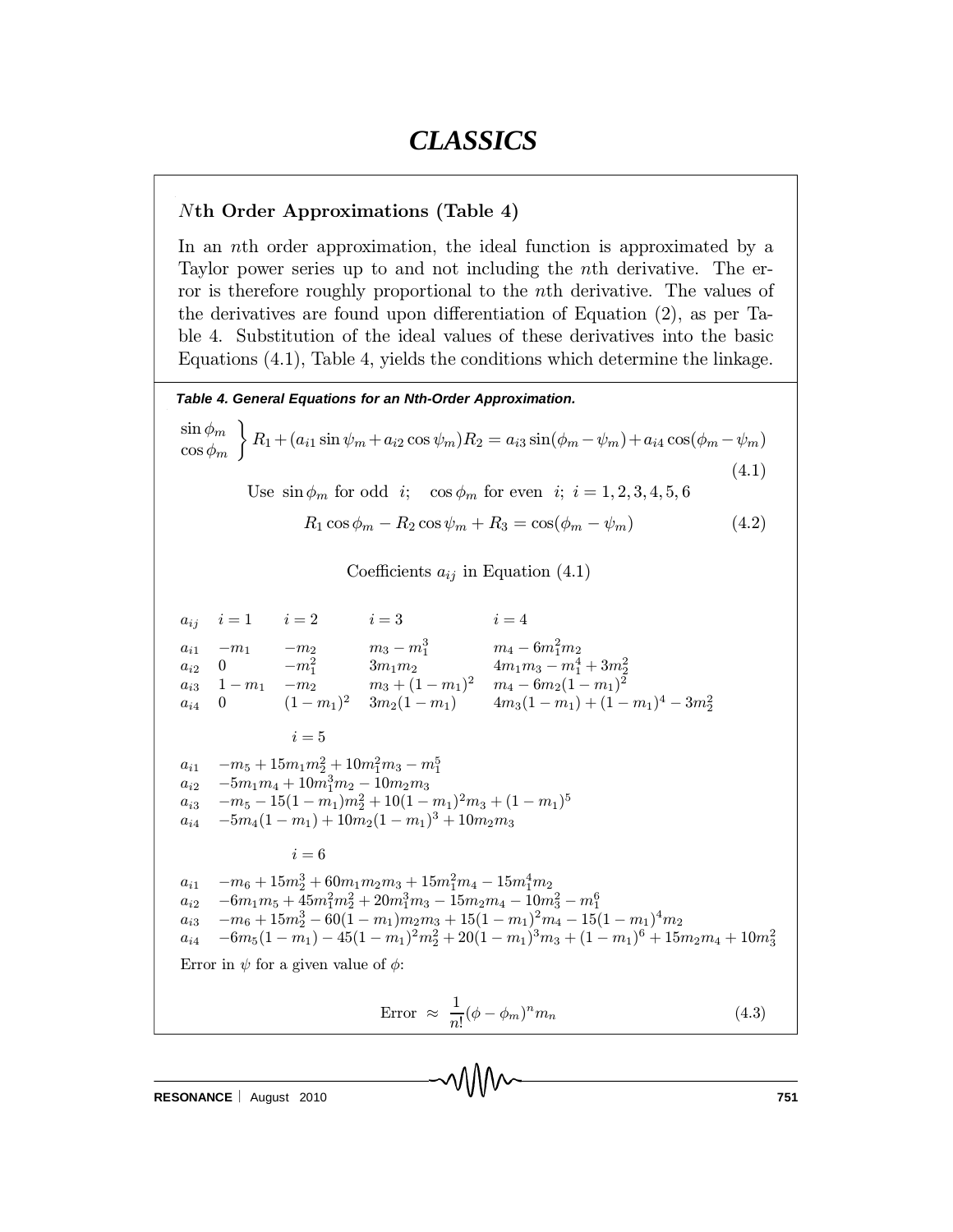Approximations obtained in this manner may not have the large range of the point approximations, but will have greater accuracy in the neighborhood of the precision point. The limiting order of approximation (like the limiting number of points) which can be handled without extremely lengthy computations, appears, in general, to be five.

#### 5th Order Approximation (Table 5)

This approximation involves the solution of Equations (4.1) and (4.2) up to and including  $i = 5$ .  $r_{\phi}$  and  $r_{\psi}$  are considered arbitrary.  $R_1$  is eliminated using  $i = 2, 4$  and also using  $i = 3, 5$  in Equation (4.1);  $R_2$  is eliminated from the resulting two expressions, yielding Equation (5.33). Solving for  $R_1 \sin \phi_m$  from  $i = 2, 4$ , for  $R_1 \cos \phi_m$  from  $i = 3, 5$  in Equation (4.1), and dividing to obtain  $\tan \phi_m$ , an expression is obtained from which  $\phi_m$  is eliminated by means of Equation (5.33), resulting in a 5th degree equation for tan  $\psi_m$ , Equation (5.32). Knowing  $\phi_m, \psi_m$ , Equations (4.1) and (4.2) can be solved as linear simultaneous equations in  $R_{1,2,3}$ .

#### *Table 5. Fifth-order Approximation.*

Linkage to generate  $y = f(x)$  with precision point  $x_m, y_m$  and precision derivatives  $m_i$ ,  $i = 1, 2, 3, 4$ . This involves solution of Equation (4.1), Table 4, up to  $i = 4$ , inclusive. See Table 4 for values of  $a_{ij}$ . Choose values for  $r_{\phi}$  and  $r_{\psi}$ .

Let

$$
f_1 = (a_{11} - a_{31})(a_{23} - a_{43}) - (a_{21} - a_{41})(a_{13} - a_{33})
$$
\n
$$
(5.1)
$$

$$
f_2 = (a_{11} - a_{31})(a_{24} - a_{44}) - (a_{21} - a_{41})(a_{14} - a_{34})
$$
\n
$$
(5.2)
$$

$$
f_3 = (a_{12} - a_{32})(a_{23} - a_{43}) - (a_{22} - a_{42})(a_{13} - a_{33})
$$
\n
$$
(5.3)
$$

$$
f_4 = (a_{12} - a_{32})(a_{24} - a_{44}) - (a_{22} - a_{42})(a_{14} - a_{34})
$$
\n
$$
(5.4)
$$

$$
g_1 = a_{31}a_{13} - a_{33}a_{11} \tag{5.5}
$$

$$
g_2 = a_{31}a_{14} - a_{34}a_{11} \tag{5.6}
$$

$$
g_3 = a_{32}a_{13} - a_{33}a_{12} \tag{5.7}
$$

$$
g_4 = a_{32}a_{14} - a_{34}a_{12} \tag{5.8}
$$

$$
h_i(a_{4i}, a_{2i}) = g_i(a_{3i}, a_{1i}), \quad i = 1, 2, 3, 4
$$
\n
$$
(5.9)
$$

$$
k_1 = a_{31} - a_{11} \tag{5.10}
$$

T*able 5 continued...*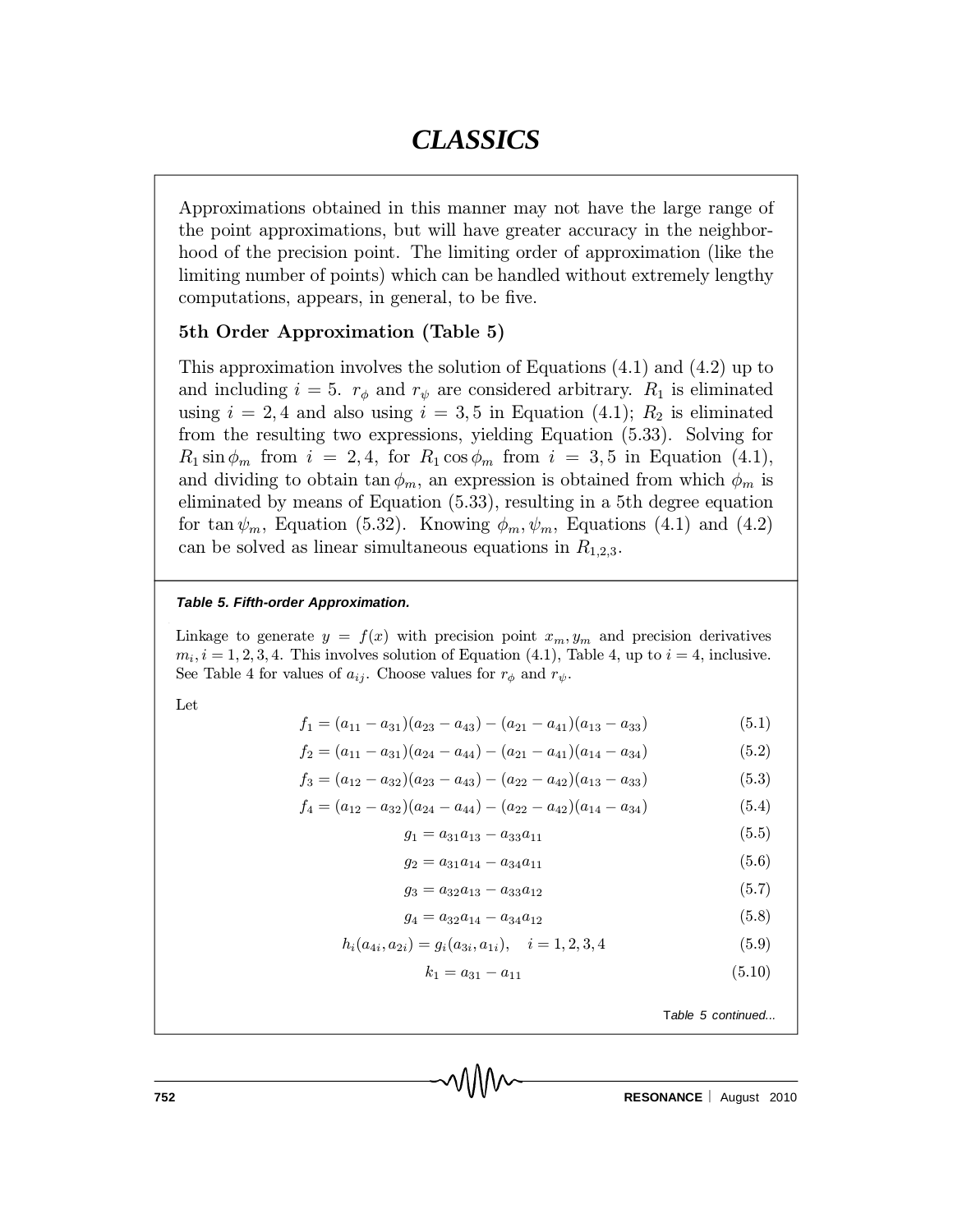$$
k_2 = a_{32} - a_{12}
$$
\n(5.11)  
\n
$$
l_1 = a_{41} - a_{21}
$$
\n(5.12)  
\n
$$
l_2 = a_{42} - a_{22}
$$
\n(5.13)  
\n
$$
\epsilon_1 = l_1g_1
$$
\n(5.14)  
\n
$$
\epsilon_2 = h_1k_1 + l_1g_3 + l_2g_1
$$
\n(5.15)  
\n
$$
\epsilon_3 = h_3k_1 + h_1k_2 + l_2g_3
$$
\n(5.16)  
\n
$$
a_4 = h_3k_2
$$
\n(5.17)  
\n
$$
\eta_1 = h_1k_1 + l_1g_2
$$
\n(5.18)  
\n
$$
\eta_2 = k_1h_2 + k_1h_3 + k_2h_1 - l_1g_1 + l_1g_4 + l_2g_2
$$
\n(5.19)  
\n
$$
\eta_3 = k_2h_2 + k_1h_4 + k_2h_3 - l_2g_1 - l_1g_3 + l_2g_4
$$
\n(5.20)  
\n
$$
\eta_4 = k_2h_3
$$
\n(5.21)  
\n
$$
\omega_1 = k_1h_2
$$
\n(5.22)  
\n
$$
\omega_2 = k_1h_4 + k_2h_2 - l_1g_2
$$
\n(5.23)  
\n
$$
\omega_3 = k_2h_4 - l_1g_4 - l_2g_2
$$
\n(5.24)  
\n
$$
\omega_4 = -l_2g_4
$$
\n(5.25)  
\n
$$
\lambda_1 = f_2^2\epsilon_1 - f_1f_2\eta_1 + f_1^2\omega_1
$$
\n(5.26)  
\n
$$
\lambda_2 = 2f_2f_4\epsilon_1 + f_2^2\epsilon_2 - \eta_1(f_2f_3 + f_1f_4) - f_1f_2\eta_2 + f_1^2\omega_2
$$
\n(5.27)  
\n
$$
\lambda_3 = \epsilon_1f_4^2 + 2f_2f_4\epsilon_2 + f_2^2\epsilon_3 - f_3
$$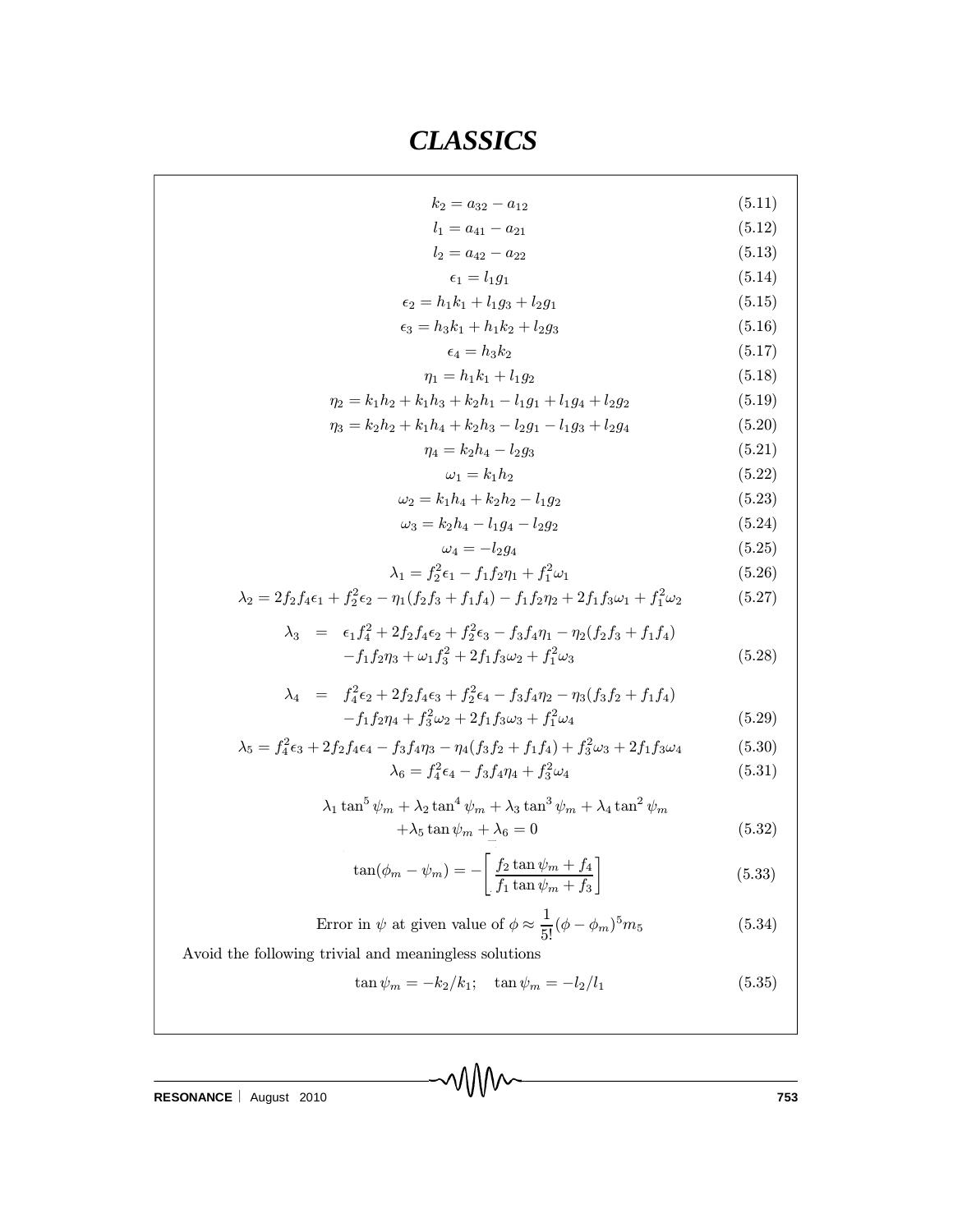



*Example.*  $y = \log_{10} x$ , as before. Suppose  $r_{\psi} \log_{10} e = 3/5$ ,  $r_{\phi} x_m = 3/2$ . Then  $a = 1, b = 1.5109, c = 0.75182, d = 1.8258, \psi_0 = -101^\circ 38', \phi_0 =$ 213°13′.  $e = \frac{1}{2}$  $\frac{1}{2}$  per cent at  $x = 2$ , error = 0.2 per cent at  $x = 10$ , the precision point is  $x = 5$ , and the range restricted to  $2 \le x \le 10$ . The linkage is shown in Fig. 5.

#### Higher-Order Approximations (Tables 6 and 7)

Such approximations can be determined if the function is simple enough.

Examples. To a 6th order approximation, the squaring linkage can be synthesized by letting  $m_1 = \frac{1}{2}$  $\frac{1}{2}$ ,  $R_2 = 1$ ,  $\phi_m = 0$ . The solution assumes a simple form, Table 6, in which  $m_2$  is arbitrary. This gives rise to an infinite number of linkages. When  $m_2 = \frac{1}{2}$  $\frac{1}{2}$ , for instance, the linkage shown in Fig. 6 and Table 6 is obtained.

The tangent function can be represented to the 7th order at (0,0) by letting  $\phi_m = \psi_m = 0$ , at which point, however, the linkage assumes an indeterminate position. The solution obtained after considerable algebra, is shown in Table 7, in which  $\lambda$  is an arbitrary parameter. The particular case  $\lambda = -0.6$ is shown in Table 7 and Fig. 7. The accuracies of this and the squaring linkages are noteworthy.

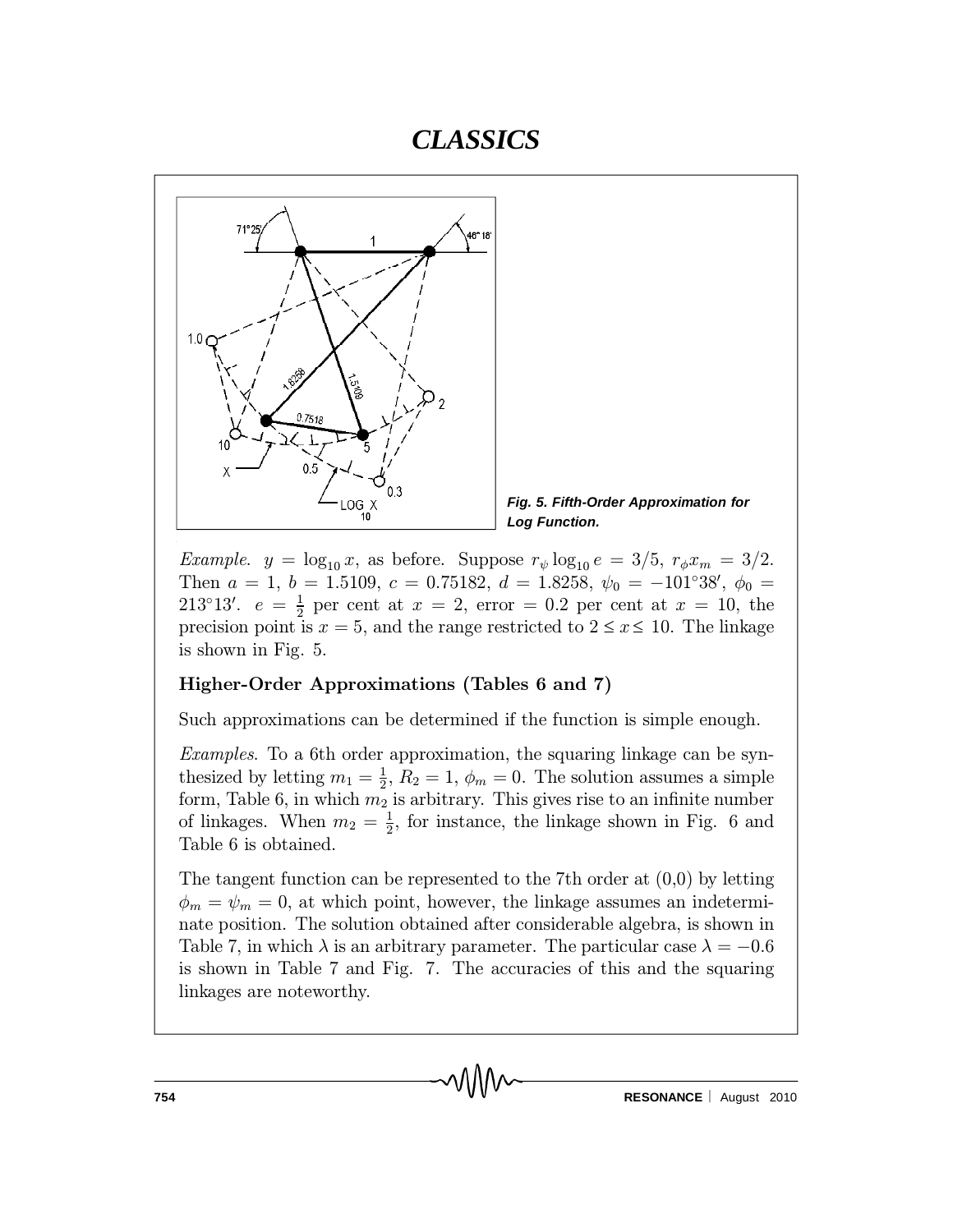*Table 6. Linkages Mechanizing the Squaring Function y = x<sup>2</sup> by Means of a 6th-Order Approximation.*

$$
m_1 = \frac{1}{2}
$$
,  $m_2$  arbitrary,  $x_m = 1/(2r_{\phi}m_2)$ ,  $\phi_m = 0$ . (6.1)

$$
\tan\psi_m = \frac{3 + 48m_2^2}{8m_2} \tag{6.2}
$$

$$
R_1 = 2m_2 \sin \psi_m + \frac{1}{2} \cos \psi_m \tag{6.3}
$$

$$
R_2 = 1\tag{6.4}
$$

$$
R_3 = 2\cos\psi_m - R_1\tag{6.5}
$$

In the particular case  $m_2 = 1$ 

$$
\psi^{\circ} = 73^{\circ}55'23'' + \frac{(\phi^{\circ} + 28.6479)^2}{114.592}
$$
\n(6.6)

$$
a = 1, b = 1, c = 1.9838, d = 0.48702 \tag{6.7}
$$

 $e=$ error in $\psi$  for given value of  $\phi,$  expressed as  $\%$  of max travel of  $\psi$ 

$$
e(\phi) = e(-\phi) \tag{6.8}
$$

$$
e(\phi = \pm 35^{\circ}) = 0.16\% \tag{6.9}
$$

$$
e(\phi = \pm 45^{\circ}) = 0.6\% \tag{6.10}
$$



**RESONANCE** August 2010 **755**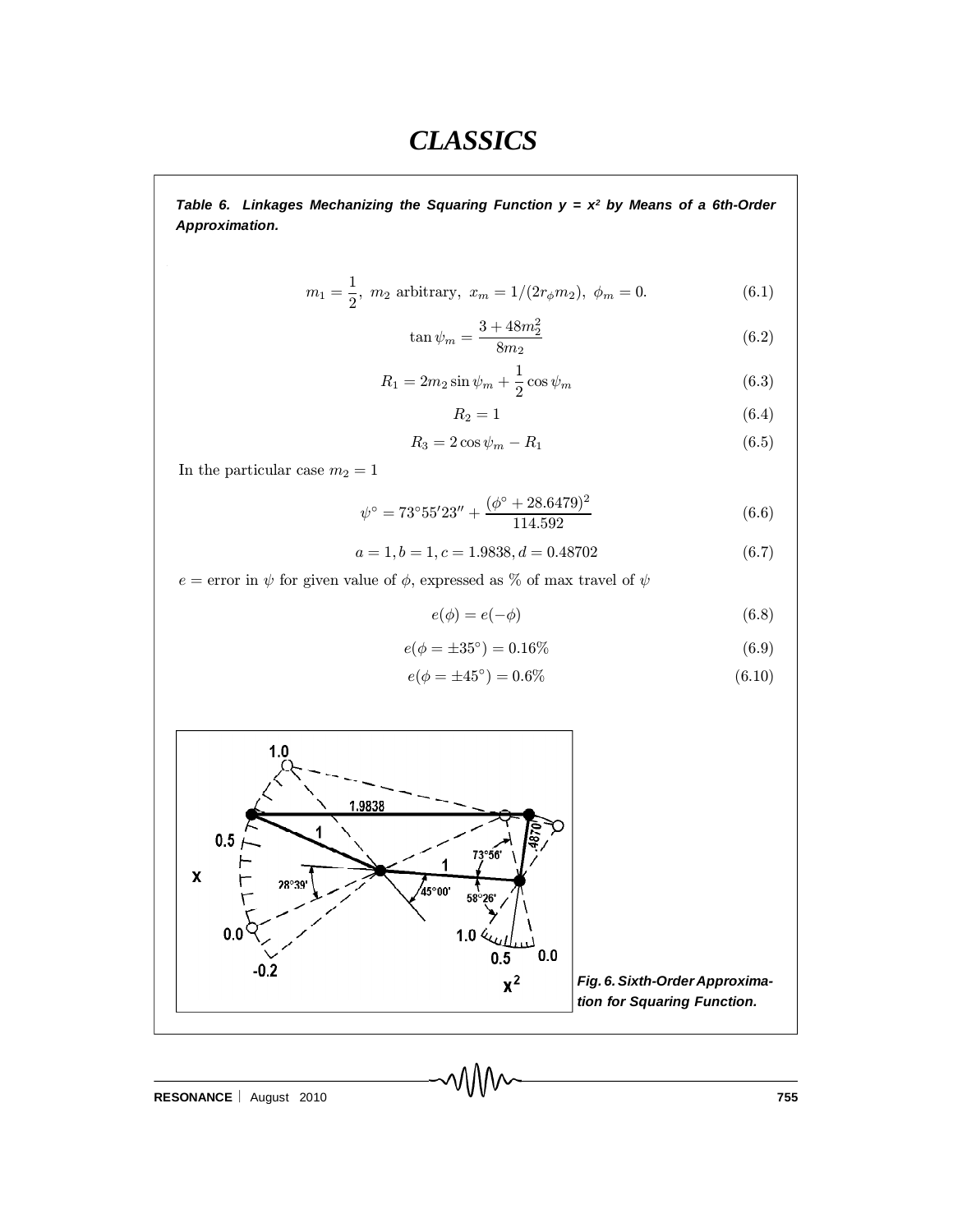#### *Table 7. Linkages Mechanizing Tangent Function and Hyperbolic Tangent Function by Means of 7th Order Approximations.*

The functions  $y = \tan x$  and  $y = \tanh x$  are mechanized at  $x = y = 0$  to the 7th order. The tangent function is obtained when  $\alpha$  (Equation 7.4) is positive. The hyperbolic tangent function is obtained when  $\alpha$  is negative.

$$
\phi_m = \psi_m = 0; \quad \lambda \text{ is an arbitrary parameter.} \tag{7.1}
$$

$$
m_1 = \frac{5 - 60\lambda^2 - 80\lambda^3 \pm 3\sqrt{144\lambda^4 - 160\lambda^3 - 120\lambda^2 + 1}}{80\lambda^3 + 96\lambda^2 + 4}
$$
(7.2)

$$
\alpha = (m_1 - 1)(m_1 + 1)\lambda \tag{7.3}
$$

$$
m_3 = \alpha m_1 \tag{7.4}
$$

$$
m_5 = 4\alpha^2 m_1 \tag{7.5}
$$

$$
R_1 = (1 - m_1)^2 + m_1^2 R_2 \tag{7.6}
$$

$$
R_2 = \frac{4m_3(1 - m_1) + (1 - m_1)^4 - (1 - m_1)^2}{4m_3m_1 - m_1^4 + m_1^2}
$$
\n(7.7)

$$
R_3 = 1 + R_2 - R_1 \tag{7.8}
$$

In the particular case  $\lambda = -0.6$ 

$$
a = 1, b = 2.4286, c = 0.59524, d = 2.83333
$$
\n
$$
(7.9)
$$

$$
\psi^{\circ} = 60.395 \tan(\phi^{\circ}/2.1082) \tag{7.10}
$$

Error, 
$$
e(x = 45^{\circ}) = \frac{1}{2}\%;
$$
  $e(x = 42^{\circ}) = 0.1\%$  (7.11)



*Fig. 7. Seventh-Order Approximation for Tangent Function.*

**756 RESONANCE** August 2010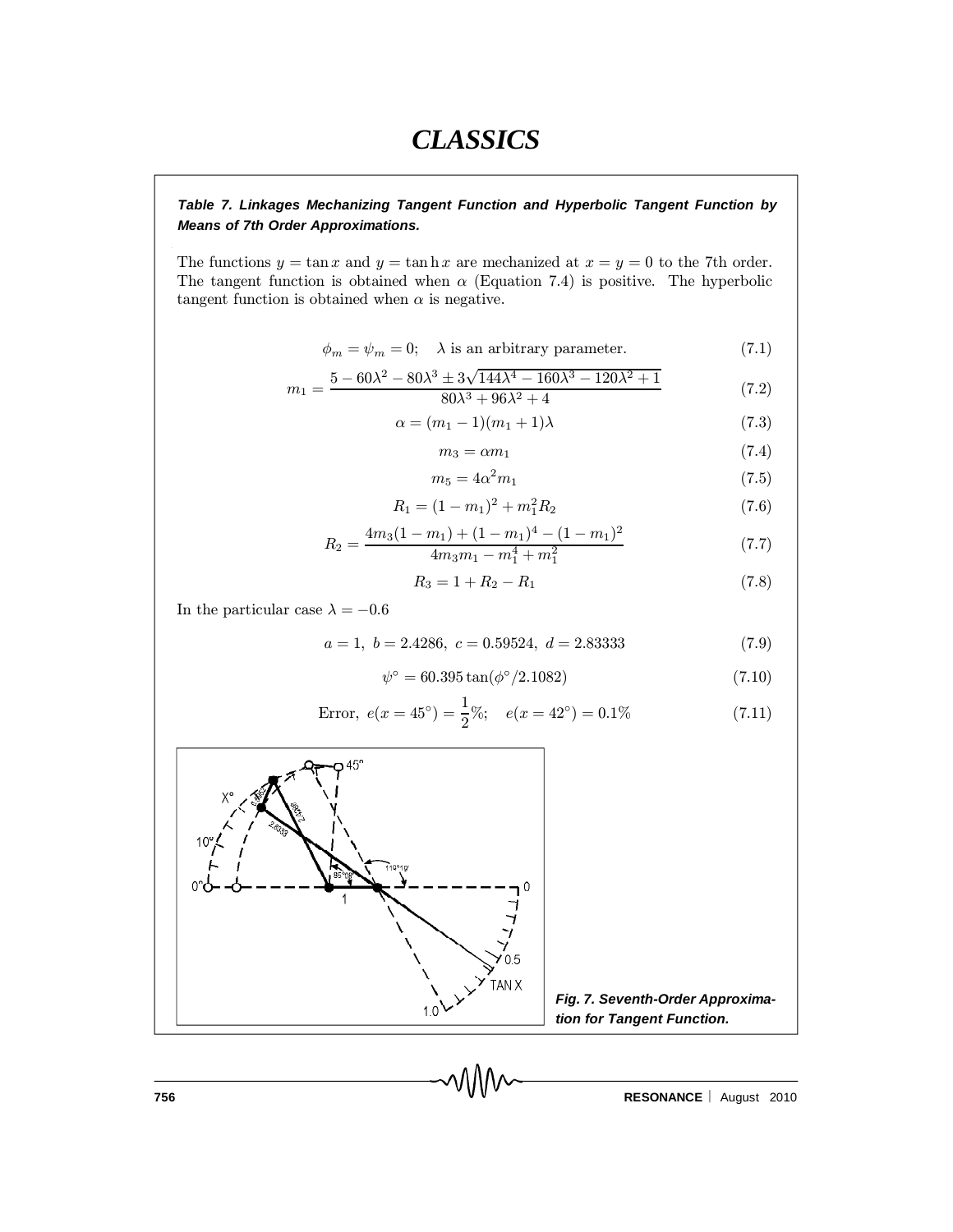Imaginary quantities often occur in the solutions of nth order approximations. In general, the real and imaginary parts then can be equated separately and physical meaning assigned to each of the resulting expressions. Thus, for example, in the case of the just considered tangent function, when  $\alpha$  is negative, the scale factors become pure imaginaries. If  $r_{\phi} = iR_{\phi}$ ,  $r_{\psi} = iR_{\psi}$ , the ideal relationship becomes

$$
\frac{\psi - \psi_0}{iR_\psi} = \tanh\left(\frac{\phi - \phi_0}{iR_\phi}\right)
$$

Equating real and imaginary parts, one obtains

$$
\frac{\psi - \psi_0}{R_{\psi}} = \tanh\left(\frac{\phi - \phi_0}{R_{\phi}}\right)
$$

In this case, the sign of one term in the power-series approximation for tan  $\phi$ has been reversed. For example, when  $\lambda$  approaches infinity, we have in the limiting case,  $m_1 = -1$ ,  $\alpha = -9/5$ ,  $a = 1$ ,  $b = -3/11$ ,  $c = 25/11$ ,  $d = 3$ , and the ideal relationship becomes

$$
\psi^\circ = -60.395\tanh\left(\frac{\phi^\circ}{60.395}\right)
$$

At  $x = 1, e = 0.44$  per cent.

#### Conclusion

Analytical methods have been developed for the approximate generation of a function, using a 4-bar linkage having either several precision points or a single precision point with several precision derivatives. With careful choice of the arbitrary parameters, linkages can be synthesized in a systematic manner.

#### Acknowledgements

The author wishes to thank Prof. H. Dean Baker for his valuable advice and guidance, Prof. Francis J. Murray from whom the author has received much assistance, and the various members of the Mechanical Engineering Department of Columbia University, whose advice has been of considerable benefit. The work was undertaken in part with the aid of the Du Pont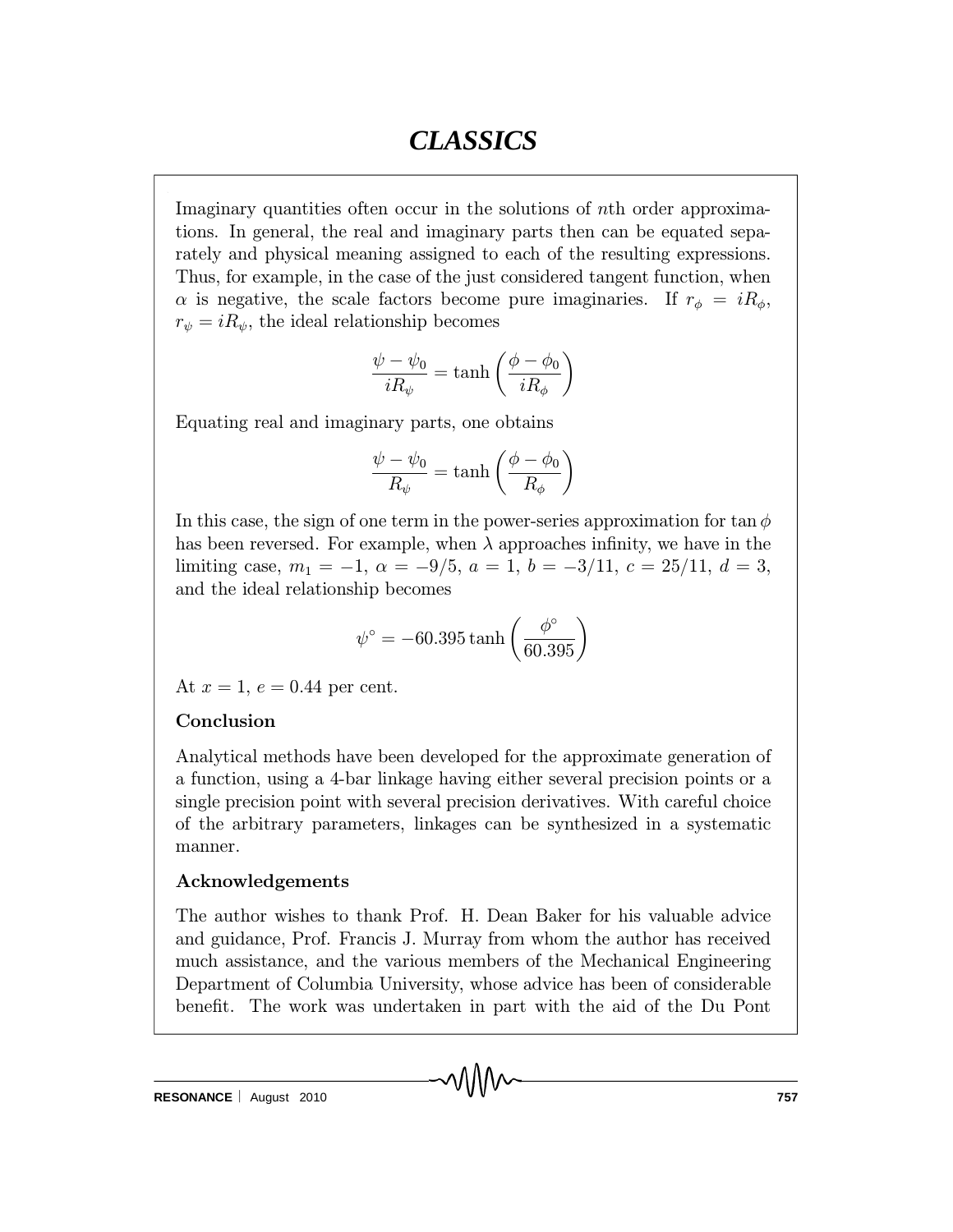fellowship in Mechanical Engineering for the years  $1951-1952$ , and  $1952-$ 1953.

### Discussion

A.E. Richard De Jonge [7]. The paper is the companion paper to the first paper by the author  $[1]$ , which was discussed comprehensively by the writer. It is unfortunate that both the presentation and the printing of the present paper have been so long delayed by the Society.

As to terminology, similar remarks to those made by the writer in the discussion of the author's first paper apply.

The paper is intended to make the construction of 4-link mechanisms for the functional relationships for computing purposes relatively easy and certain. This holds for matching shaft rotations of links in a 4-link mechanism. Attempts to obtain a similar result have been made in this country by Svoboda and others, which have been much publicized. However, the fact should not be lost sight of that other attempts also have been made abroad. In Germany, K.-H. Sieker  $[8]$  has used the Euler-Savary equation and a modification of it by him to obtain "order" type approximations. His method, however, is not as extensive or as powerful as that given in the author's paper. Kurt Hain [9], in Germany, has used his method of reducing point poisitions (Punktlagenreduktion) for obtaining approximations of given functions by 4-link mechanisms. His method, too, is not as powerful as that of the author. The thought occurs to the writer that, by combining Sieker's and Hain's methods, a simple and useful method may be evolved. In Russia, attempts to represent functions by mechanisms were made almost a century ago by P. L. Chebychev [10] who used for this purpose his method of, what is now called, Chebychev polynomials. He and his presentday followers have progressed further along this path, but their methods are not as simple to use or as powerful as those presented in the author's paper, which are more systematic.

In the present paper, extensive use has been made of the developments given in the author's first paper, although this may not appear on the surface, because it is hidden in Equation (2) on which the formulas presented are based. The latter are explained only in a general way, but lack concise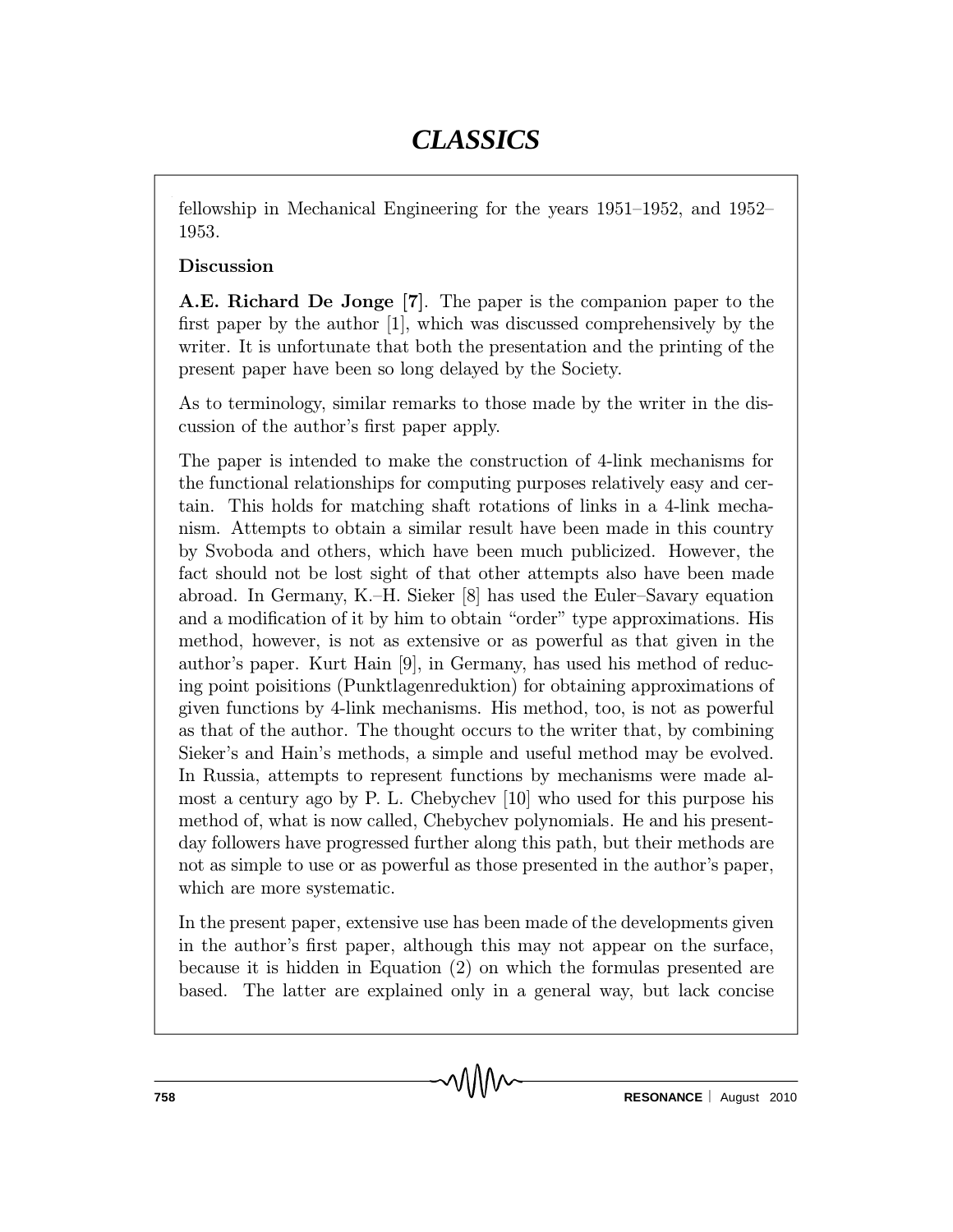derivation. This is due to the great amount of space that would be required to present the full derivations, a work that has taken the author several years to complete. It is a great pity that, on account of lack of available space, this important work could not be made available to the profession.

The principle of the paper's methods is simple. It is based on 4-link mechanisms, the rotations of two links of which are to be matched so as to conform to a given function. The fundamental relation is given by Equation (2) which is the simplest form obtainable between the angles. Thus the method is easy to understand in principle and, as far as getting acquainted with its use is concerned, it is for the average engineer, who is not a kinematician, obviously simpler to acquire than the European geometrical methods which necessitate intensive study, very accurate draftsmanship, and a good deal of experience before they can be applied with satisfactory results.

Naturally, there are advantages and disadvantages in every method, and the author's method is no exception to this rule. The principal advantage to the American trained engineer, who has a predominantly analytical training, is that it is an analytical method. Furthermore, it is exact; that is, does not require trial-and-error attempts. On the other hand, a great disadvantage is that no geometrical picture is given by the method, so that ranges and proportions are not constantly in view. Thus no immediate check is possible of whether the results may get out of hand, which is the advantage of the geometrical methods and cannot be achieved by an analytical method. This raises the question, alluded to before, whether it might not be possible to combine both analytical and geometrical methods to mutual advantage.

Equation (2), which is fundamental for the author's method, was derived by him in the discussion of a previously published paper [11]. The author's method operates with the so-called precision points which are those points in which the function to be generated (ideal function) and that produced by the generating mechanism (actual function) coincide. Two types of approximation are dealt with. In the first, a number of precision points  $(3,4,\ldots)$ n) are chosen. These approximations are called third, fourth,  $\dots$  nth order approximations. To determine them, the original Equation (2) is used as well as its consecutive derivatives. Thus sufficient equations are available to make the two functions coincide at the precision points. Between these,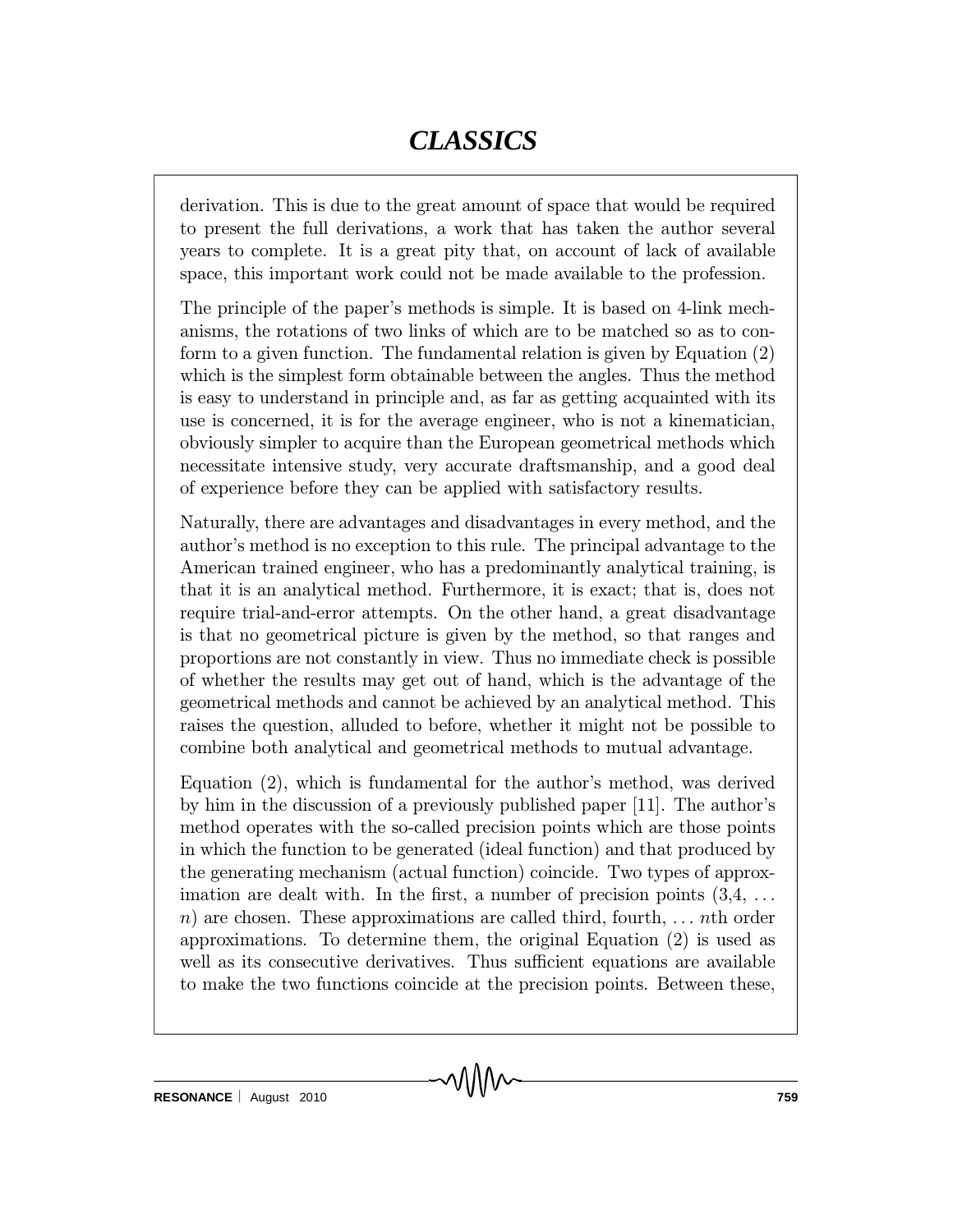greater or less deviations occur. The second type is that in which only one precision point is chosen, but at that point the derivatives also are made to coincide up to the order desired.

The paper, then, describes briefly the various orders of approximation up to the nth order and gives tables of the equations required up to the seventh order, at least for particular functions.

The greatest benefit of the use of the author's method, naturally, is obtained when computing machines can be utilized. Especially the punched-card digital computers lend themselves well to the computations that have to be effected. Thus a great deal of labor will be saved.

The methods described are powerful and systematic, and are based on a simple idea originally derived as a result of the symmetrical parameter  $P$ , as derived in the author's first paper. By means of this parameter, Equation  $(2)$  is very simply derived although in a different manner than in the present paper.

As far as is known, the author's method accomplishes more than either the German or the Russian methods have achieved hitherto, although both these latter are more or less equivalent in the cases of the lower order approximations, say, up to five precision points.

The choice of the precision points in the author's and the German methods is arbitrary, and the best choice is a matter of experience and intelligent estimation. The Russian Chebychev method is difficult to apply, but when it can be applied, the best positions of the precision points are automatically selected; that is, the precision points are so chosen that the maximum error is minimized.

Since the general field of linkage synthesis is receiving attention both here and abroad, this paper should be of interest not only to engineers in the Uniter States, but also to those in other countries, and it should make them realize that they are not the only ones who can boast progress in this field. In fact, this present paper by the author goes further than either the Germans or the Russians have gone so far. The paper should, therefore, arouse great interest both here and abroad.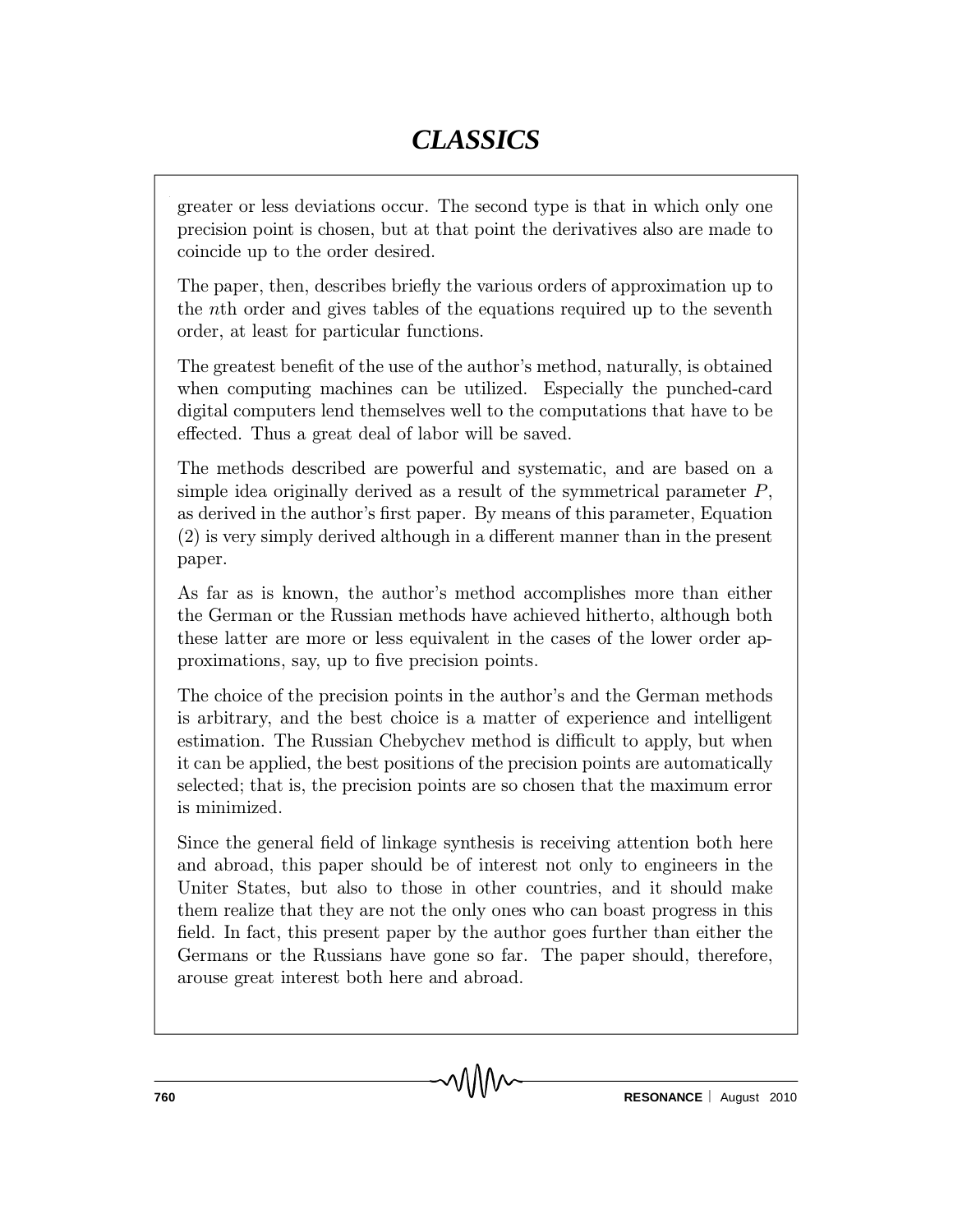The paper has attempted to utilize the rotations of two links of a 4-link mechanism. It seems to the writer that this is only a first step in the desired direction. He feels that coupler curves may be made use of to advantage. Inasmuch as there are among these many whose arc approximates a circle over a rather wide range, and inasmuch as it is rather easy to determine their deviations from a circle by means of their evolutes, they may be used to obtain rotations of an additional crank linking the describing point to the frame. This would then be no longer a 4-link mechanism, but rather a redundantly closed 5-link mechanism. However, it seems that better approximations may be achieved thereby. No attempt as yet has been made to exploit this idea which the writer offers here as a further avenue of approach. In addition, this method should have the desired advantage of linking together geometrical and analytical methods which, in itself, would be a noteworthy achievement.

To sum up, the author's paper is not only a very interesting, but also a very timely one of great practical consequence. For this important contribution to the synthesis of mechanisms to generate desired functions with great approximation, the author deserves high praise.

**A.S. Hall Jr [12].** It seems to the writer that the author has succeeded in reducing the analytical approach to the 4-bar problem to as uncomplicated a form as is possible. In so doing he has shown that the analytical treatment may not be any more difficult or time-consuming than the older graphicalgeometric methods. The analytical treatment will appeal to many because it fits in better with their mathematical backgrounds. Upon encountering for the first time a problem of the type discussed in this paper most graduates of American engineering schools could probably proceed more quickly by following the author's lead than by familiarizing themselves with the work of Burmester and his successors.

The author has brought together in a unified treatment the problem of approximating a function at a finite number of points and the problem of approximating a function plus a finite number of its derivatives at a single point. Speaking as a teacher, the writer feels that this is an important feature of the paper. The intimate relation between the two problems might be emphasized further by noting that an nth order approximation is an  $n$ -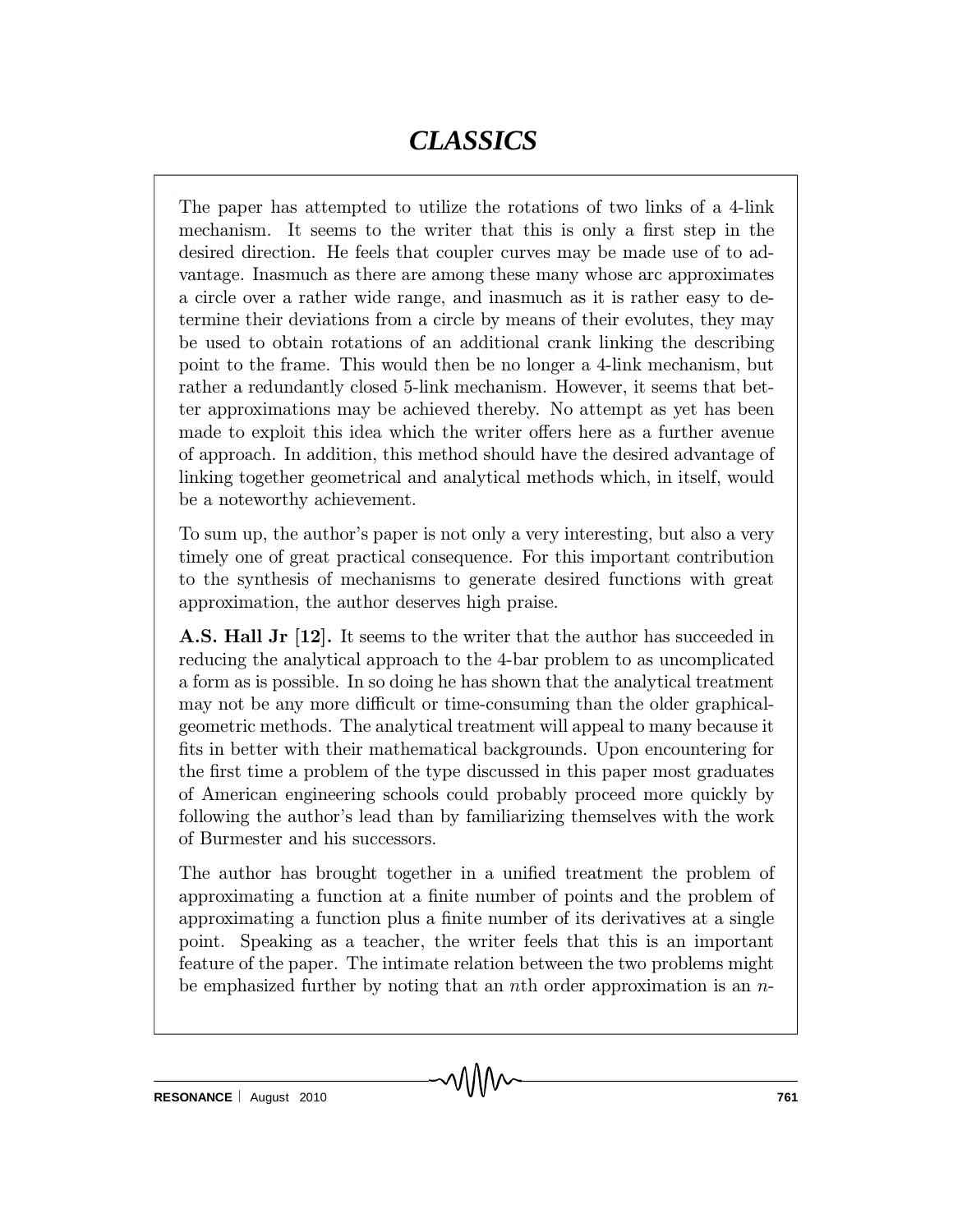point approximation in which the *n*-points are infinitesimally near.

The author is to be congratulated on an important contribution to kinematic synthesis, not only for the problems he has solved, but also for the encouragement his work gives to attack other problems by similar techniques.

R.L. Kenngott [13]. To mechanize an arbitrary function by means of a 4-bar linkage, the designer would like to employ a simple, straightforward process whereby he might insert the characteristics of the given function, "turn the crank", and have the optimum linkage parameters fall out automatically and in due conformity with all practical considerations such as favorable mechanical advantage, manufacturing tolerances, and so on. Lacking this, he has been wont to exercise a more or less intelligent guess as to a probably suitable linkage, thereupon to refine the function-fit by one or another species of "cut-and-try" with varying degrees of power and precision in converging to an optimum or, at least, a tolerable solution. However, there is always a suspicion that his initial guess has unnecessarily restricted his solution to one and, perhaps, not the best of several possible solutions; for there exist eight distinct and discontinuously related classes of functions generated by the 4-bar linkage (two of these being generated by the familiar drag-link and the crank-and-rocker, for example). That is to say, convergence to a solution by variation of the parameters is apt to confine itself to that single class of 4-bar linkage function determined by the initial guess. Consequently, the designer has need of two kinds of tools, a ready means for exploring the potential field of  $4$ -bar linkage functions in order to get off to a good start and a precise means for refining the function-fit to within a prescribed tolerance.

Clearly, this paper represents a long stride in the direction of taking the guesswork out of linkage synthesis. Unfortunately, it seems inherent in linkage systems that the complexity of design computation must increase as the guesswork is reduced; so that his most powerful procedures, for 5 point and for n-th order approximations, are likewise the most abstruse. Moreover, it might be worth noting that nth order approximation is useful in mechanizing only fairly well-known analytic functions in that it requires evaluation of the first  $n-1$  derivatives of the ideal function. Calculation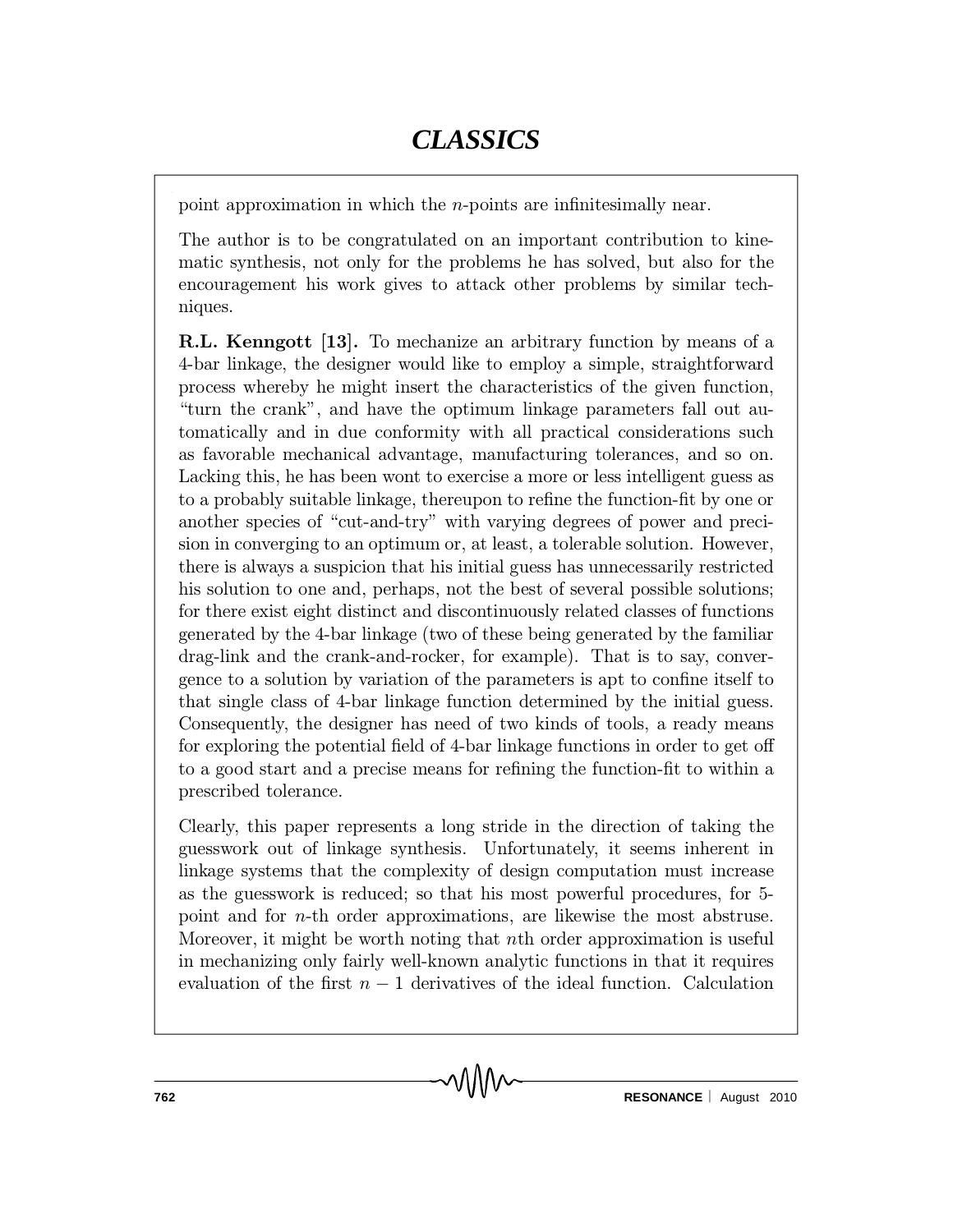of derivatives higher than the second is seldom meaningful with empirical functions unless resort is first had to their approximation by a polynomial, an harmonic expansion, or other familiar analytic expression. Now, in this writer's experience, those designers who are not literally steeped in the linkage art, which is to say most designers of computing linkwork, will prefer and use universally any one simple method of synthesizing a linkage to the exclusion of various complex methods however powerful  $-$  even if the simple method be limited in scope and involve considerable drudgery.

It is in just this respect that the writer believes the author has made a most valuable contribution. His 3-point method of approximate synthesis is simple, readily understood, and, above all, quickly and easily manipulated. It should provide good first approximation and even a tolerable final approximation to a wealth of arbitrary functions, particularly those whose graphs display curvature of constant sign. For, if the range of both input and output motions be limited to about 120 deg, which is generally most practical, no 4-bar linkage will generate a function with appreciable inflection in curvature, and hence no extreme errors can be encountered. On the other hand, where the ideal function itself possesses an inflection, a 4 or 5point approximation may be required. However, this is likely to be seldom; and the 4 and 5-point methods are not so distantly related to the more generally useful 3-point method as to discourage the designer altogether once he has become familiar with the latter.

In any event, the author's 3-point approximation should serve well to explore rapidly the field of potentially suitable 4-bar linkage functions, a valuable first step before refinement of the function-fit becomes worth while. For the rest, he has probed deeply into the analytical approach to design of 4-bar linkages and may well lead to the ultimate goal of a simple, universal method of synthesis with guesswork entirely eliminated.

P.T. Nickson [14]. The design or synthesis of linkages is generally a problem of choosing a set of arbitrary parameters, so that the resulting linkage configuration produces a desired motion. Several methods are available to the designer. These methods may involve graphical solutions, trial-and-error approaches, selection of variables from systematically arranged tabular data or mathematical solutions. None of these methods produce exact solutions,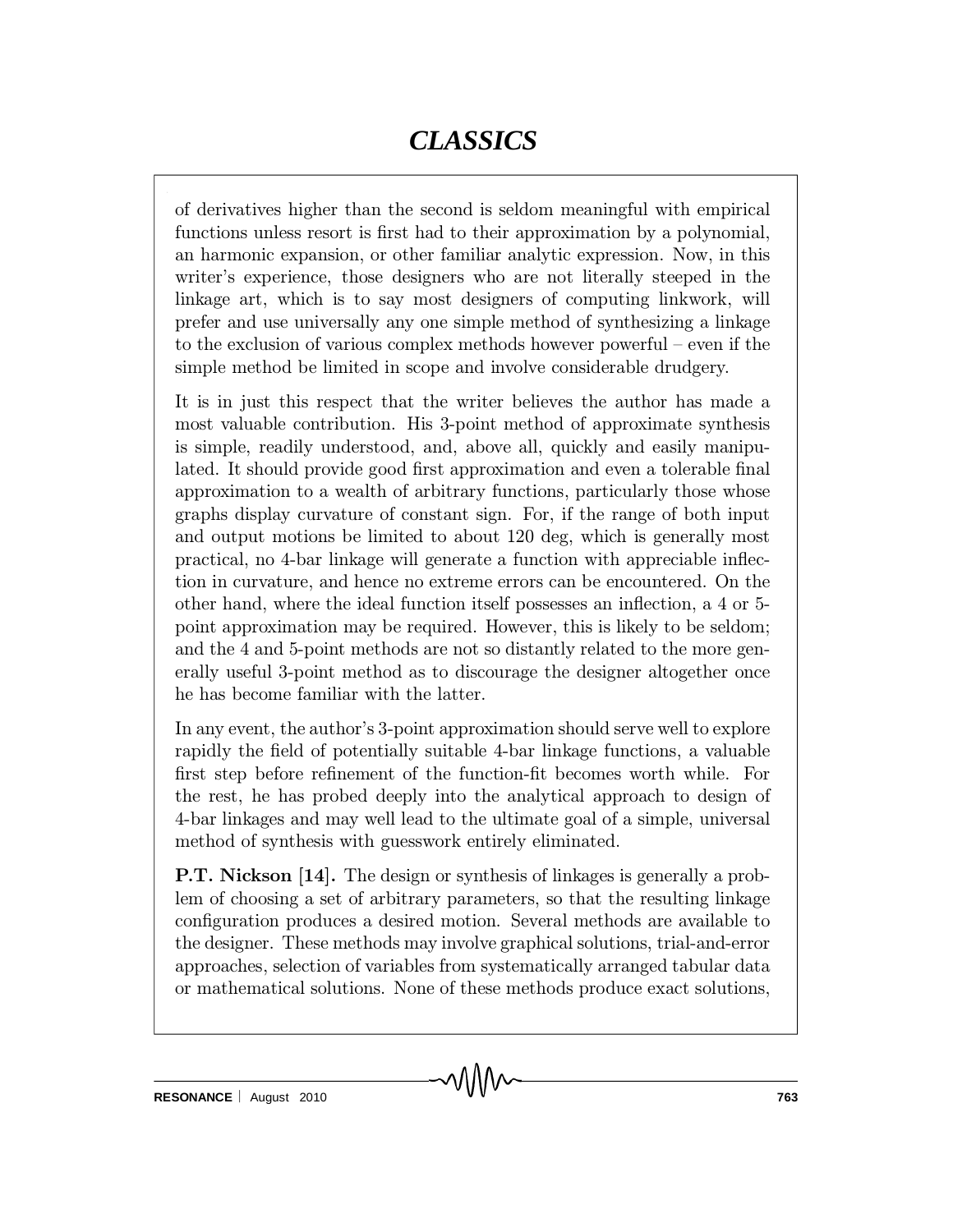but only give approximations of the given conditions. It may be required that the approximations be nearly exact at only a few points in the motion, or at several points in the motion. The complexity of the problem then, is dependent upon to the number of points that must be satisfied and the accuracy of the approximation. For more accurate solutions, it often becomes necessary to add refinements to these methods.

The author presents a very interesting refinement in linage synthesis. His treatment is a mathematical one and involves the solution of several simultaneous equations. These equations are derived from expressions defining the function to be generated and expressions relating the various linkage parameters. Methods are shown for 3-point, 4-point, 5-point, and higherorder approximations. Each method is illustrated with numerical examples, including sketches of the resulting linkages. His method is applied to the synthesis of 4-bar linkages; however, it is equally applicable to other types of linkage mechanisms.

In order to use this method, the designer must have a sufficient mathematical background. If this knowledge is limited, as is generally the case, he must turn to other less refined methods. Then accuracy or exactness of the approximation is achieved only by repetitive solutions, with the point of diminishing returns very quickly reached. The author's method is a fine tool for the mathematician but it should be avoided by those not so gifted.

We have had excellent results with the so-called "overlay method". This method is a graphical one and, for more cases, results in a quick and easy solution. If extreme care and accurate drawing techniques are practised, often very exact approximations are obtained. This method has the advantage, in that the geometrical relationships of the linkage members are easily seen. Thus dead-center positions and large angular relationships between links and slides may be avoided quite readily. Mathematical methods suffer in this respect, in that it is almost impossible to \picture" these relationships.

The designer, through practice and experience, will usually apply some one favorite method. He finds that this suffices his ordinary problems. Through diligence and good fortune, it may solve the occasional difficult synthesis. However, there always comes the problem wherein the usual practices are not adequate. It is here that help is required. What is needed are methods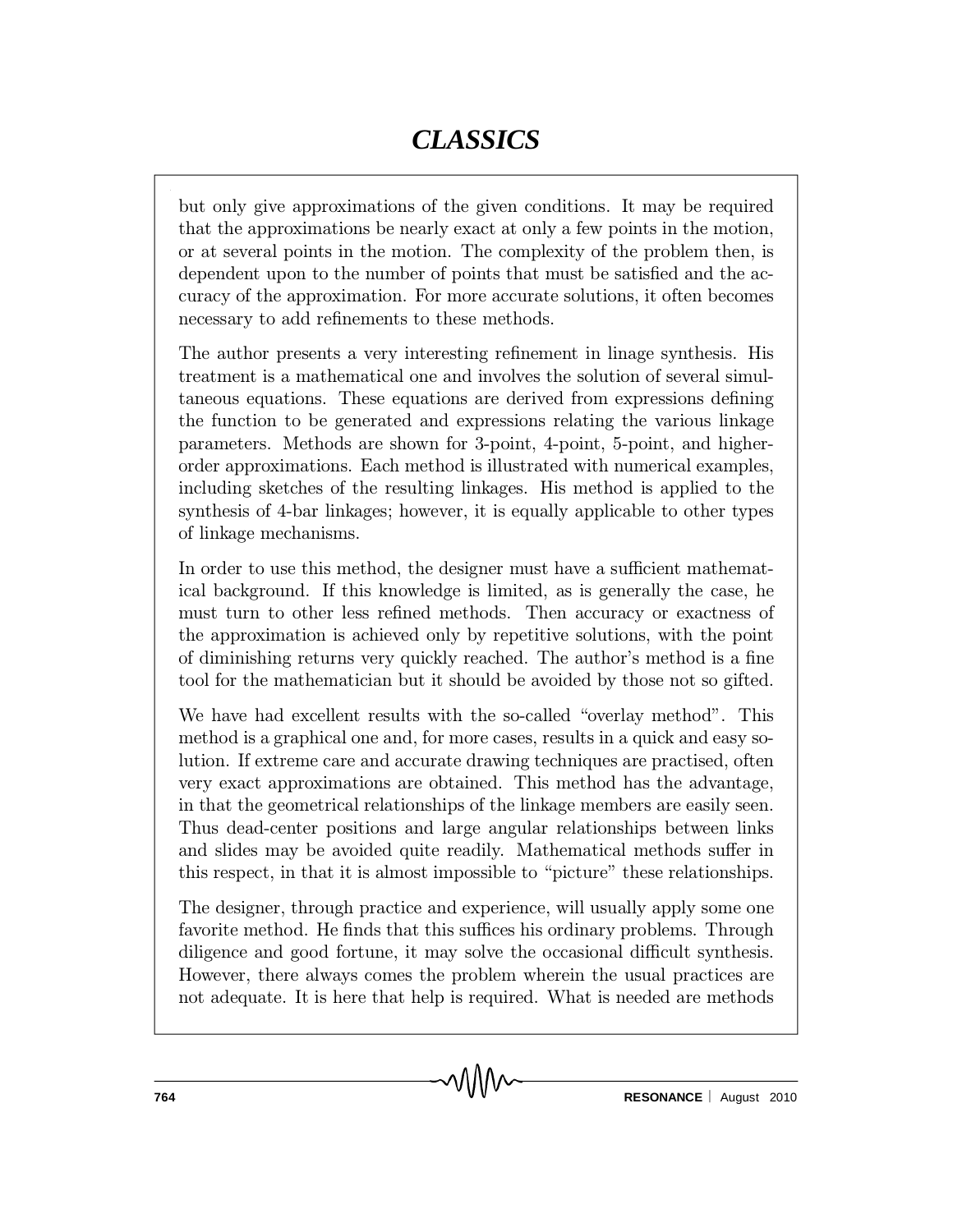that improve the accuracy of the approximate solutions, obtainable by the simpler methods. In other words, after a set of parameters is established, higher accuracy should be obtainable by a slight modification of these values. Perhaps in future papers the author could use this approach to linkage synthesis. This is not meant in any way to detract from his fine paper, but these modification methods are invaluable to the linkage designer. The approximate synthesis is relatively easy; it is the narrowing down of the accuracy that really presents the problem.

### Author's Closure

The light shed on the subject of linkage synthesis by the comments of the discussers adds appreciably to this investigation.

The point raised by Mr. de Jonge concerning the combination of a geometrical and an analytical technique (e.g., Hain-Sieker) is well taken. Some of the results of the present investigation can be used in this manner, as pointed out in the discussion of Mr. Kenngott, for instance. The suggestion to utilize one or more links attached to a suitable point on the coupler (connecting link) for the synthesis of functions difficult to mechanize by more elementary methods is a good one, although it is believed that present techniques are insufficient for such a refinement. Lack of space prevented the author from mentioning the noteworthy contributions of Alt, Artobolevskii, Beyer, Blokh, Chebichev, Hain, Sieker, and others with which the author is familiar. These investigators have tackled similar problems and in some cases have produced equivalent results. It is appreciated that Mr. de Jonge, whose writings have been instrumental in creating a revival of interest in the field of kinematics in this country, has called attention to the most significant of these contributions.

Professor Hall's comments are well taken and his comments relative to the essential equivalence of point and order approximations are borne out by a recent treatment of the subject of kinematic synthesis by R. Beyer [15].

The comments of Mr. Kenngott derive added significance in view of the discusser's association with A. Svoboda during the war days. The author agrees with Mr. Kenngott and the other discussers that the methods evolved represent only a beginning toward the ultimate goal of a simple, certain, and universally applicable method.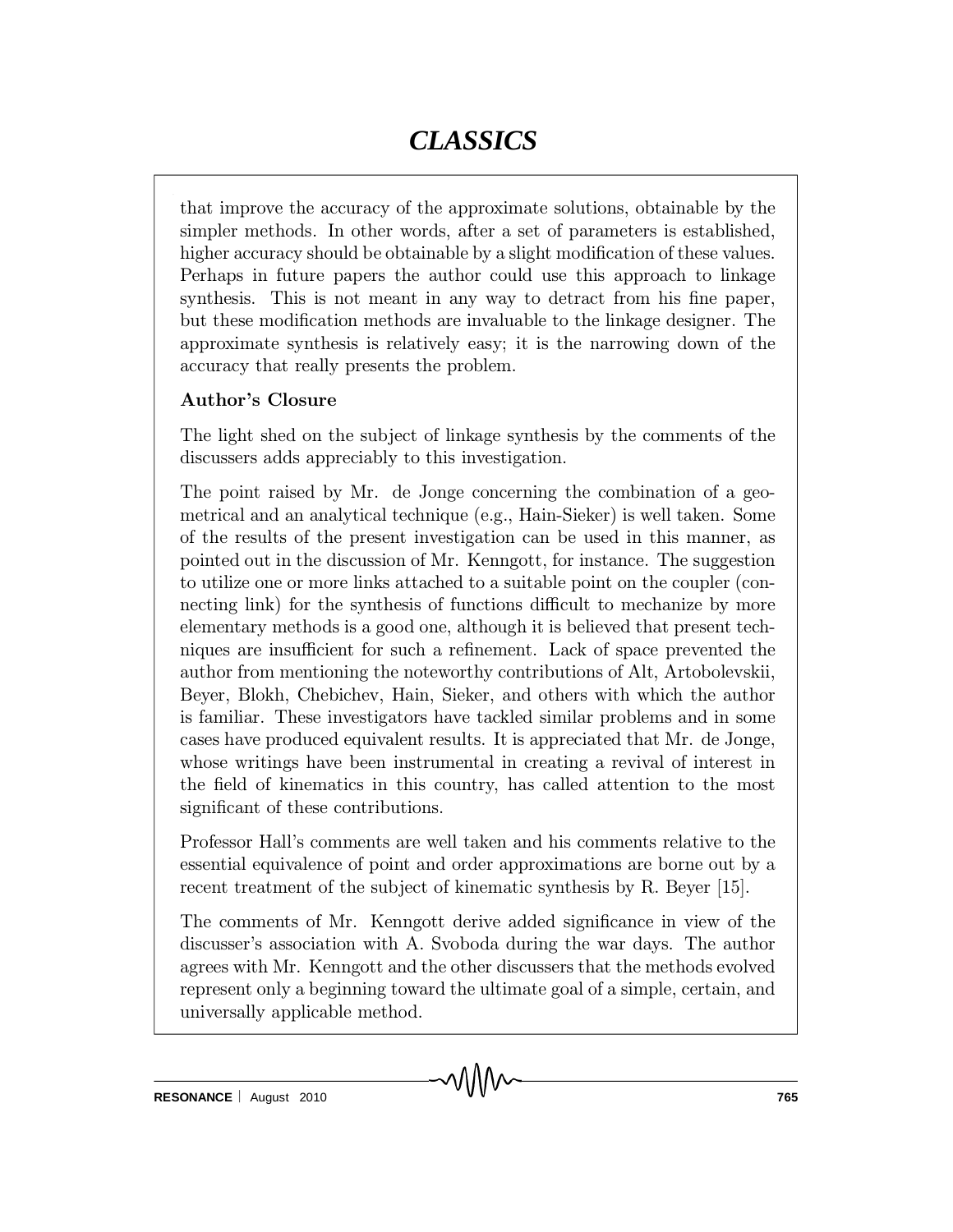In connection with the valuable comments of Mr. Nickson, the author feels that difficulty is experienced not only in the refinement of the function, but also in the approximate synthesis (the initial  $\text{fit}$ ). The refinement has, for instance, been treated in detail in Chapter 7 of Svoboda [4], further discussed in a paper by Hall and Tao [16], and can be analyzed by the theory of Chebichev, which states quite definitely what type of approximation can be expected to attain the least maximum error. It is the author's experience that the 3-point and the 3rd-order approximations are easier and faster to apply than the overlay method and other graphical techniques, especially by those not so gifted geometrically or analytically. The contrast between the methods increases when consideration is given to the use of automatic methods of computation, as suggested in the discussion by Mr. de Jonge. The author agrees with Mr. Nickson that all analytical methods suffer from the inability to provide a physical picture of the mechanism until after the completion of computations and that in this connection it would undoubtedly be desirable to strive for a suitable combination of geometrical and analytical techniques.

In conclusion, the author would like to express his appreciation of the interest shown by all the discussers. The beauty and complexity of linked mechanisms probably will continue to puzzle and fascinate us for generations to come.

#### **Notes**

- **[1] Analysis of four-bar linkages has been considered in a previous paper by the author, entitled "An Analytical Approach to the Design of Four-Link Mechanisms'',** *Trans. ASME***, Vol. 76, 1954, pp. 483– 492.**
- **[2] Based on a thesis undertaken in partial fulfilment of the requirements for the degree of Doctor of Philosophy in Mechanical Engineering at Columbia University, New York, N.Y.**
- **[3] Assistant Professor, Department of Mechanical Engineering, Columbia University. Assoc. Mem. ASME.**

**Contributed by the Machine Design Division and presented at a joint session of the Machine Design Division and Lubrication Activity at the Fall Meeting, Milwaukee, Wis., September 8–10, 1954, of The American Society of Mechanical Engineers.**

**Note. Statements and opinions advanced in papers are to be understood as individual expressions of their authors and not those of the Society. Manuscript recived at ASME Headquarters, March 30, 1953. Paper No. 54–F-14.**